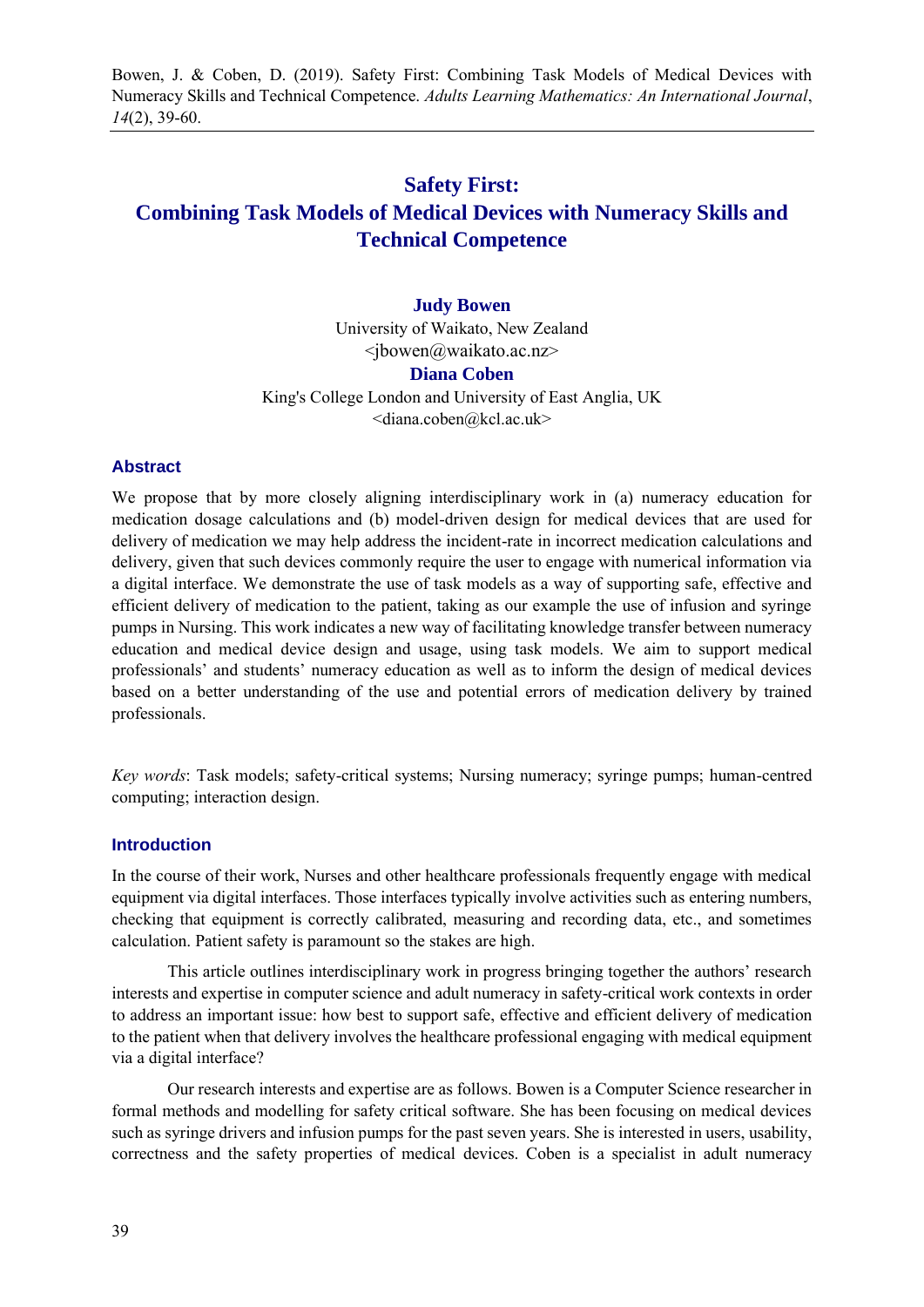practices and education, especially in safety-critical work contexts, who has a particular research interest in numeracy for Nursing spanning 25 years.

In the safety-critical context of Nursing, Bowen's research has focused on: engineering interactive safety-critical systems such as medical infusion pumps and syringe drivers; seeking to ensure devices behave correctly at all times; and seeking to improve design so that devices are easier and safer to use. Meanwhile, Coben's research has sought to identify and support the development of numeracy skills required to practise safely, effectively and efficiently, including calculating and delivering medication dosages correctly using diverse delivery mechanisms, many of which have digital interfaces. She is a member of an international interdisciplinary team investigating medication dosage calculation problem-solving (MDC-PS).

We bring together concepts of technology design (both functional correctness and usability concerns), numeracy and medication delivery competency. We consider the use of task models (outlined below) as a step towards achieving this. Our wider research seeks to address the following questions:

- How can we use formal models of medical devices in conjunction with task models to improve the design and development process?
- How can we use task models to identify mismatches in user knowledge and education with device usage?
- How can we use task models of medication calculations and technical competence to inform user education and the design of medical devices?
- How can we use comparisons of task models of devices and medication delivery to identify potential use errors?

The work in this paper outlines the groundwork needed to answer these questions by examining the use of task models in the domains of medical device design and usage in the context of the development of competency for nurses. These questions relate to all medical personnel. In this paper we focus on nurses because they are most likely to deliver medication directly to the patient: as such, they are the last line of defence in medicines management in the healthcare context (Gottlieb, 2012).

Although we discuss a number of different types of models in this work, the key focus is on task models, which we will use in a number of different ways. Task models are a description of a goal that a user wishes to achieve. They can be used abstractly to describe user actions as a set of steps and subtasks required to achieve the goal (via decomposition of the high level goal) and can also be used to describe concrete steps and actions a user may take to achieve that goal (for example, when using a medical device). Task models provide documentation comprising flexible and expressive notations with precise semantics and support effective design of devices and their evaluation in terms of usability (Paternò, Santoro, & Spano, nd). We believe task models have the potential to be a useful tool for educators seeking to support safe and effective healthcare numeracy practice through authentic education. We give a more detailed description of task modelling later.

## **Problems with medical devices**

Common problems with medical devices include:

- Number entry: e.g., confusing methods of number entry; varying methods of number position and decimal point handling; number roll-over problems;
- 'Same but different': i.e., devices that look identical but have different firmware, leading to subtle differences in use;
- 'Similar but different': i.e., devices that look similar but behave differently.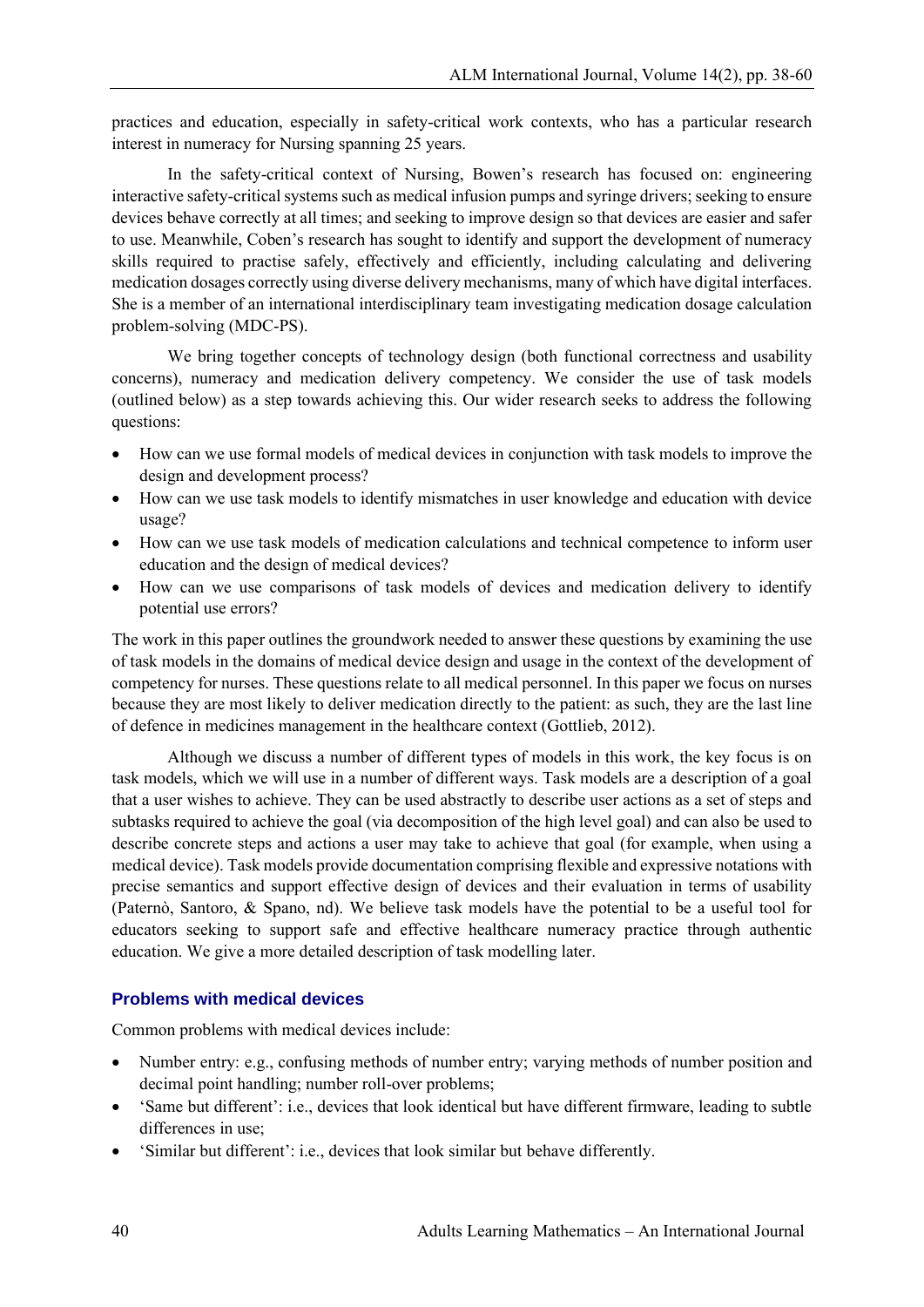In this paper we focus on syringe drivers. These are devices designed to deliver intravenous medication to the patient automatically, obviating the need for multiple injections. Intravenous medication forms a major part of hospital inpatient care throughout the world, and most of this is delivered via infusion pumps and syringe drivers. These and other medical devices are considered to be safety-critical interactive systems. That is, they are systems or devices that involve user interaction and which have the potential to be hazardous if they malfunction or if user errors occur. Infusion pumps and syringe drivers have been implicated in numerous adverse events (i.e., injuries "resulting from a medical intervention", Kohn, Corrigan, & Donaldson, 2000), the results of which range from minor patient inconvenience through to serious harm or even death (FDA, 2017).

A recent UK example illustrates the problem of 'same but different' devices. In this case, the devices are the Graseby MS16A and MS26 syringe pumps, both of which were used in UK palliative care until they were phased out in 2015. An article in *The Daily Telegraph* newspaper reported:

While one model is set to deliver opioids over 24 hours, the other, which looks identical, performs the same task in 60 minutes, meaning patients risk being given a day's worth of drugs in just one hour. Doctors have said they resorted to sticking on makeshift aluminium strips so they could tell the difference. […]

Dr Richard Ian Reid […] told police he could not remember which Graseby device was which, saying they were "totally confusing" and "really dangerous". (Bodkin, 2018)

This is symptomatic of an ongoing global problem. Between 2005 and 2009 the FDA received approximately 56,000 reports of adverse events associated with the use of infusion pumps, including numerous injuries and deaths. In the same period manufacturers recalled 87 infusion pumps to address identified safety concerns. Since 2009 the situation has improved very little, despite increased focus on these issues.

Underlying causes of these problems include: user interfaces that are not fit for purpose; inappropriate interaction between elements of devices; and issues in user engagement with devices - all factors that are not treated by manufacturers or regulators with the same rigour as the underlying functionality of the device. The lack of a common method for verifying device correctness prior to FDA or other regulatory approval also causes problems, as does the absence of common methods for reasoning about user interaction at a formal level to allow for model-checking and theorem-proving.

The FDA has launched a project aimed at improving this situation (the Generic Infusion Pump project<sup>1</sup>) which focusses on the design and development of the technology. This work, and similar research in this domain, is based around either software engineering - seeking to ensure the devices behave correctly at all times (Campos & Harrison, 2011), or usability research - seeking to improve the design so that devices are easier to use (Thimbleby, 2015). However, there are alternative, complementary approaches in other disciplines which have the same goal of reducing medication delivery errors. These include training medical personnel in the use of medical devices (Vipond, 2016) and in the numeracy skills required to calculate medication dosages correctly for different delivery mechanisms (Coben & Weeks, 2014) in order to ameliorate the risk of user error.

When we focus on 'user error' as a technological problem we make assumptions. For example, if an error is made leading to the wrong amount (volume) of medication being delivered to a patient we may assume that the medical professional setting up the infusion (whom we henceforth refer to as the 'user') has started with the correct values for setting up an infusion and made a number-entry error. Indeed, number-entry errors are a common occurrence in this domain (Thimbleby, 2015). However, in

<sup>1</sup> https://rtg.cis.upenn.edu/gip/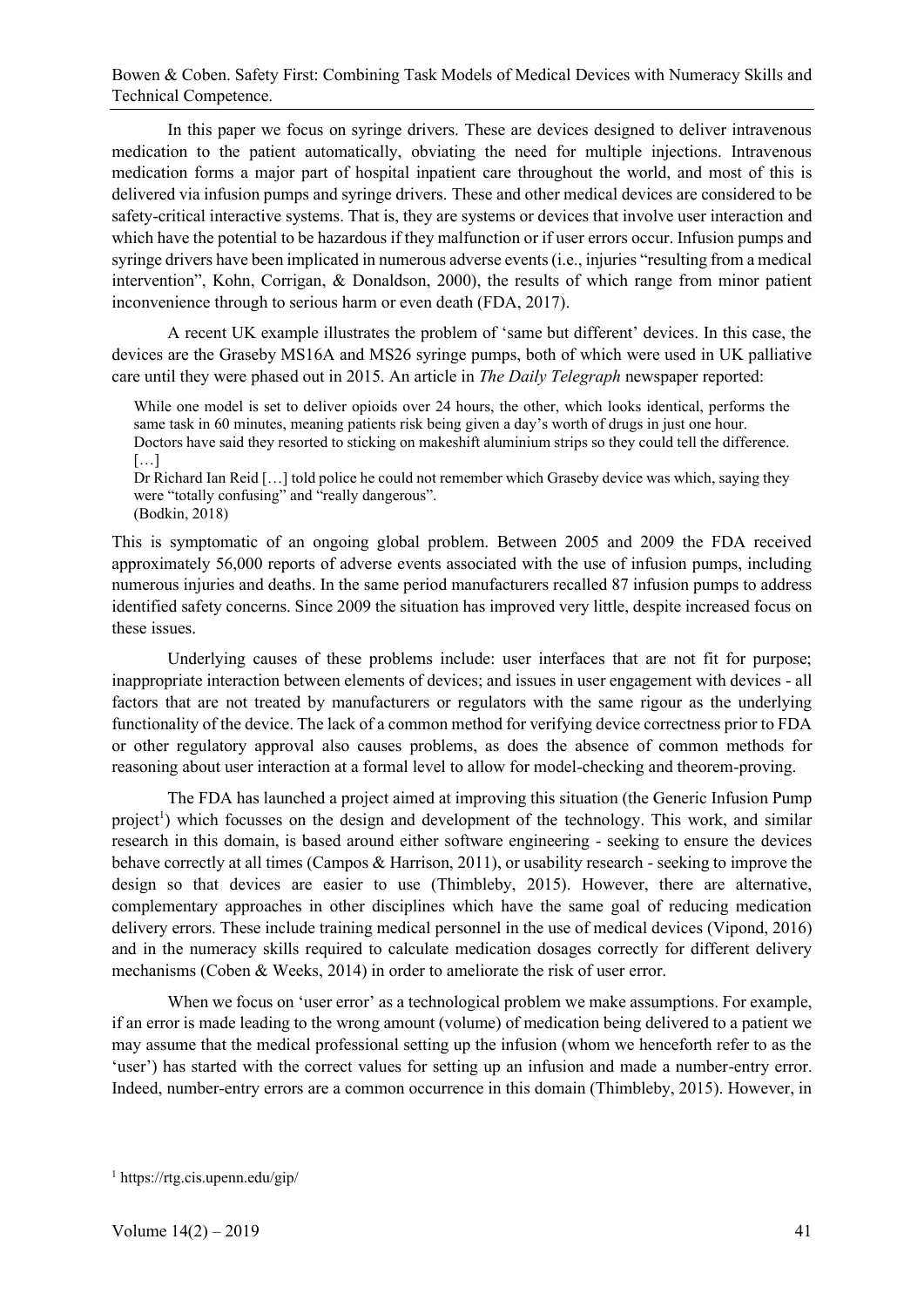practice it may be impossible to determine at which point the error has actually been made. It may be that rather than a number entry error, it is in fact a calculation error in which the user starts the infusion set-up with wrongly calculated values that they subsequently enter into the device correctly.

Numeracy education for medical staff focusses on ensuring that they are able to set up and perform the necessary calculations to convert prescribed medication into the appropriate values and measures for their delivery mechanisms, which may be tablets of a given strength (e.g., 5mg), or liquid solutions containing given amounts of medication (e.g., 20mg per 2ml). It is essential that this precursor to actual medication delivery is correct and that the medical personnel can then safely and correctly deliver the correct medication doses using the technology provided.

## **A possible solution**

We are working towards finding an effective solution to the problem outlined above through our proposed programme of interdisciplinary research. This has two main elements: engineering interactive systems; and authentic numeracy education based on a sound model of competence. The engineering element entails using model-driven development techniques for interactive systems in the design and implementation of medical devices. Models of software and hardware/software hybrid systems (or cyber-physical systems) are abstract descriptions focussing on specific properties of that system. The models can be at differing levels of formality where informal designs and prototypes can be used to describe the 'look and feel' of the interface to a system to non-technical stakeholders; and fully formal mathematically-based models of functionality can be used for formal reasoning based on logical tools such as model-checkers. The authentic numeracy education element is based on a sound model of competence which was developed for medication dosage calculation problem solving (MDC-PS), and based on research set out in the 'Safety in Numbers' Virtual Special Issue of *Nurse Education in Practice<sup>2</sup>* . These two elements are described below.

Figure 1, below, gives an overview of our approach. The arrows are labelled with the key steps of our research. Step 1 relates to research questions 1 and 2 above. In this paper we describe how we can use existing models of interactive systems (particularly formal models of safety critical systems) (Bowen & Reeves, 2008, 2013) to derive task models and interaction sequences, and how this provides information about use and user knowledge. We discuss Step 2 from the perspective of technical competence models designed to inform numeracy education for healthcare personnel, particularly nurses (Weeks et al., 2013). Finally, we demonstrate how questions 3 and 4 can be addressed by relating these diverse task models to each other and comparing them (Step 3).

This work indicates a new way of facilitating knowledge transfer between numeracy education and medical device design and usage, using task models. We aim to support healthcare professionals' and students' numeracy education as well as to inform the design of medical devices based on a better understanding of the use of, and potential errors in medication delivery by trained healthcare professionals.

We discuss this next in the context of medication dosage calculation problem solving (MDC-PS) in Nursing.

<sup>2</sup> https://www.nurseeducationinpractice.com/content/safety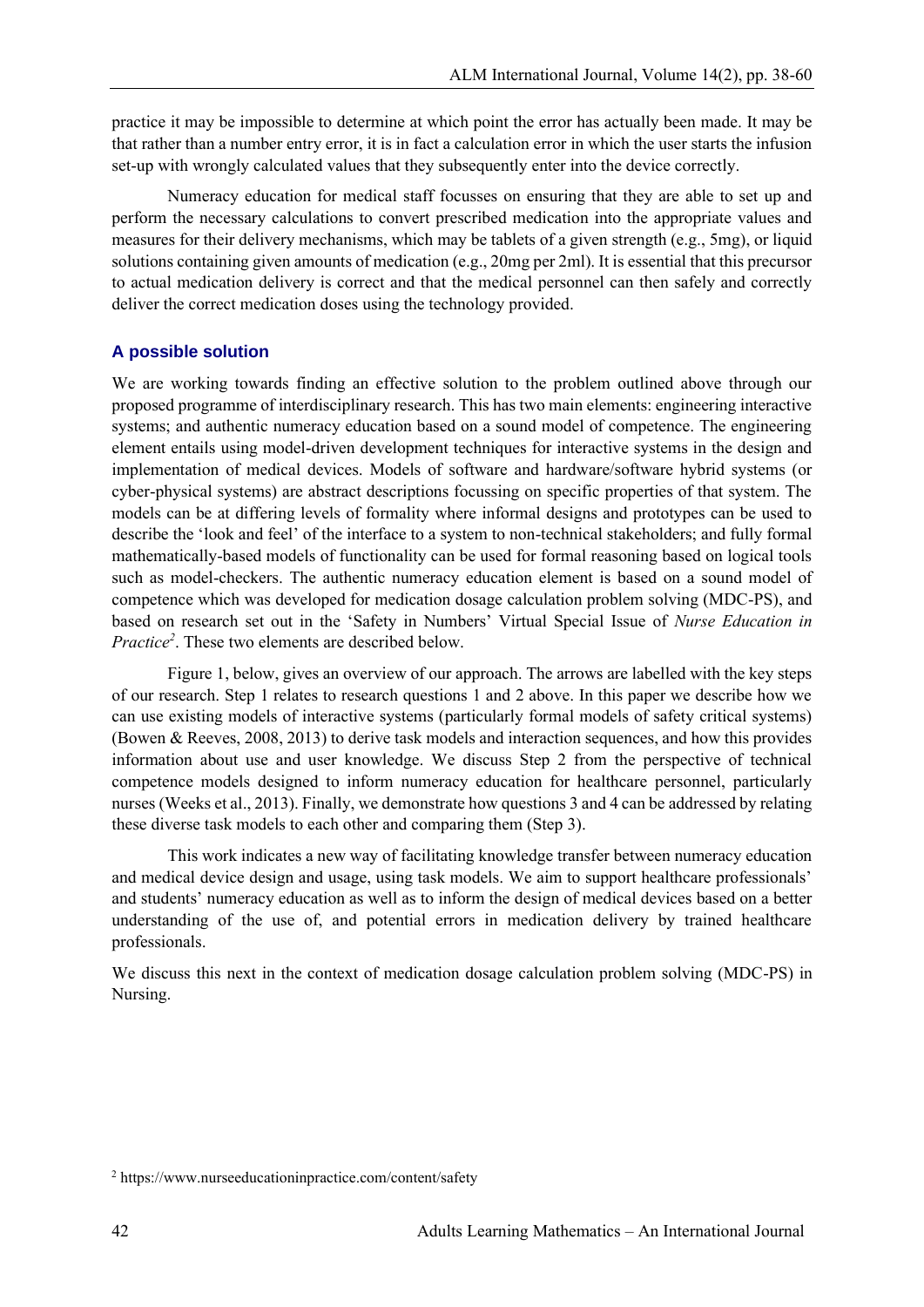

*Figure 1: Overview*

## **Competence in medication dosage calculation problem solving in Nursing**

Weeks et al. (2013) have proposed a competence model for MDC-PS which represents the intersection between the ability to interpret the dosage calculation problem and accurately set up rate equations (conceptual competence), the correct calculation of accurate numerical values for the dose and rate of administration (calculation competence) and the selection of appropriate measurement vehicles and accurate measurement of the dose and rate of administration (technical measurement competence), see Figure 2 (Weeks et al., 2013, p. e25).

Specifically, the MDC-PS competence domains are characterised as follows:

- 1. Conceptual competence refers to the need to:
- Understand the elements of prescription charts, dispensed medication labels and medication data sheets and monographs, and to subsequently extract the numerical information necessary to set up the dosage problem correctly.
- Position the numerical information appropriately and correctly in an equation format for calculation.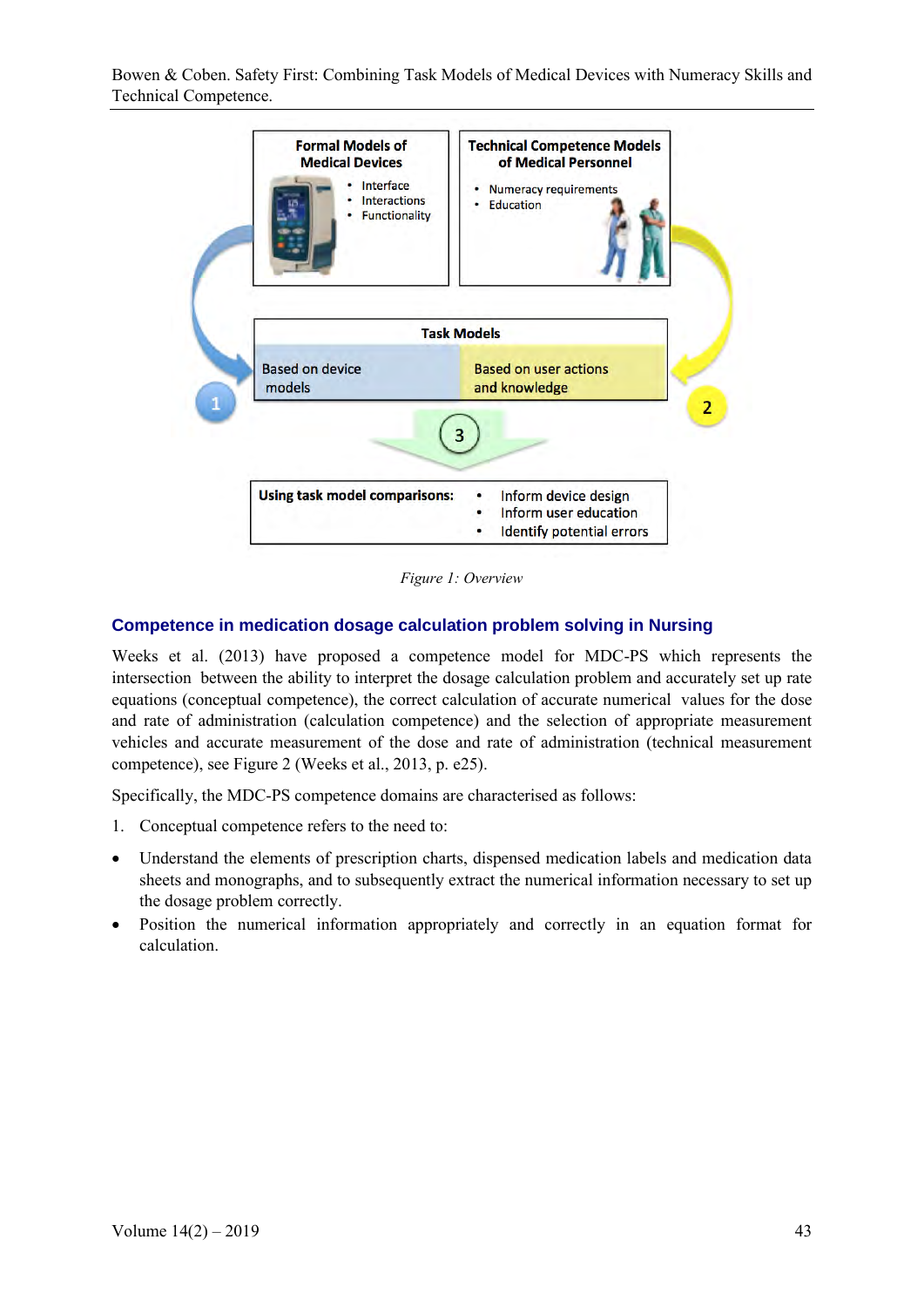

*Figure 2 MDC-PS competence model (Weeks et al., 2013, p. e25*)

- 2. Calculation competence refers to the need to:
- Correctly apply arithmetical operations and compute an accurate numerical value within a safe and acceptable tolerance range for the prescribed medication dose, and/or rate of administration.
- 3. Technical Measurement competence refers to the need to:
- Select an appropriate medication administration measurement vehicle (tablet or capsule, oral liquid medicine measurement cup, syringe, infusion pump, etc.)
- Accurately transform the calculated numerical value to the context of the measurement device/formulation and measure the correct dose of prescribed medication; and/or administer the correct rate of prescribed medication/IV infusion fluid.

The competence model for MDC-PS comprises the intersection between: the ability to interpret the dosage calculation problem and accurately set up rate equations (conceptual competence); the correct calculation of accurate numerical values for the dose and rate of administration (calculation competence); and the selection of appropriate measurement vehicles and accurate measurement of the dose and rate of administration (technical measurement competence). An uncorrected error in any one or more of these domains will result in a medication dosage error in the practice setting (Weeks et al., 2013). Technical measurement competence is particularly relevant to our focus in this paper since it involves the use of medication delivery devices.

### **Model-based design for interactive systems**

Model-based design and engineering for safety-critical software and hardware (such as the syringe driver) take many forms and can be considered across two different dimensions. The first dimension is the type of model and where it falls on the scale of formality - from fully formal approaches, such as the use of formal specifications, verification, refinement, etc. (Blandford et al., 2011; Bowen & Reeves, 2007; Harrison, Masci, Campos, & Curzon, 2017) to the informal methods of user-centred design and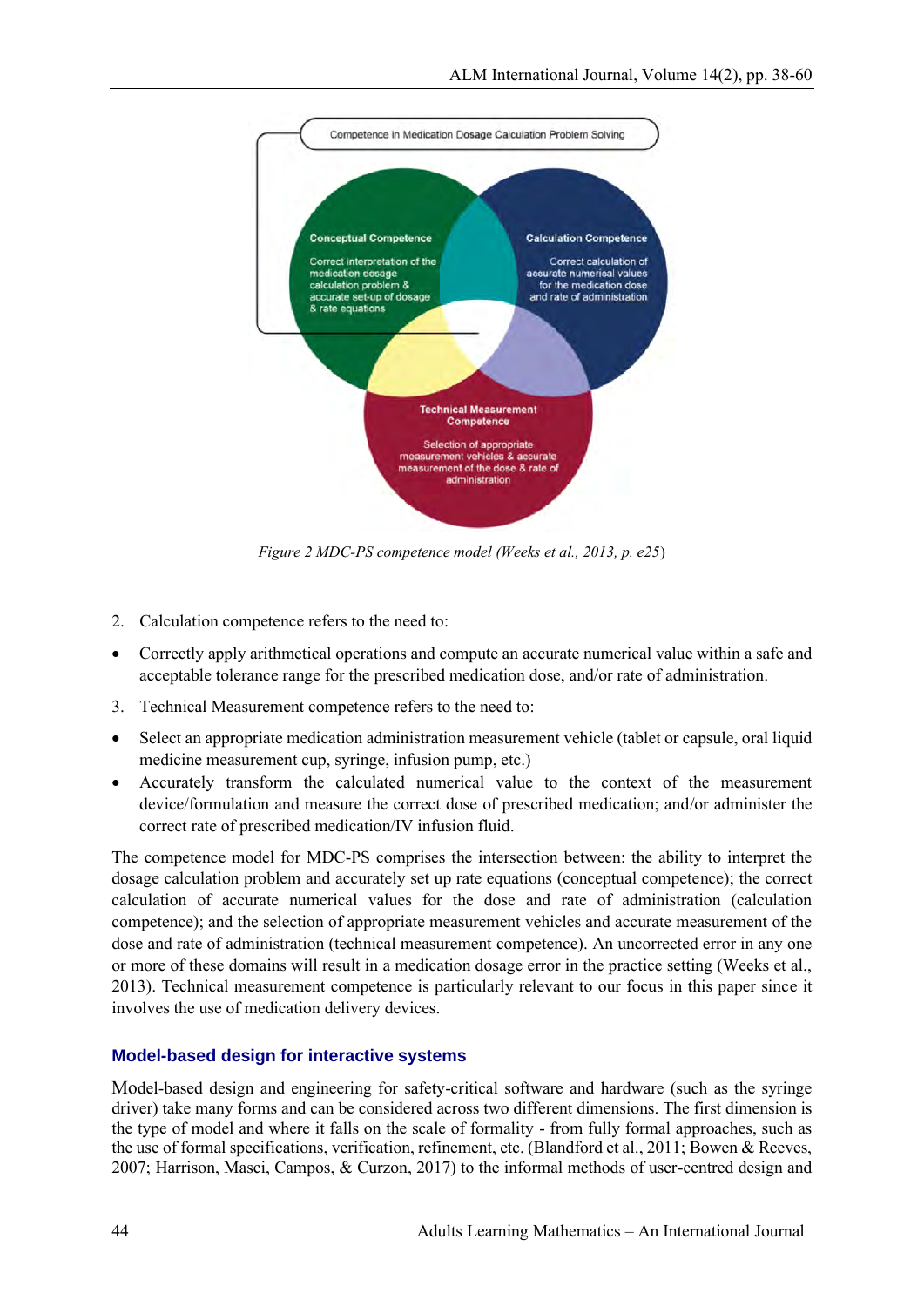more 'agile' design approaches (Blandford, Buchanan, Curzon, Furniss, & Thimbleby, 2010) as well as everything in between (Calvary, Coutaz, & Thevenin, 2001). The second dimension is how, and where, the models are used: at the design stage before any implementation occurs; as part of the final testing and sign-off of the implemented solution; or throughout the design process.

Other research approaches seek to consider the ranges of both dimensions by focussing on the integration of formal specification techniques (ideally suited in safety-critical domains) with usercentred design approaches (ideally suited for interactive systems) (Bowen & Reeves, 2006). This allows consideration of both design and functionality using formal and informal methods at the requirements stage and throughout development. It also lends itself to integrated testing approaches as well as postimplementation and reverse-engineering analysis methods (Bowen, 2015; Bowen & Reeves, 2008). While much of this work does not explicitly incorporate task models, they are usually considered as implicit inputs into the user-centred design approach that forms the basis for user interface (UI) and interaction models.

#### **Task analysis and task models in interactive system design**

Task analysis is aimed at understanding how a user completes a defined task. It allows us to both analyse what a person is required to do to achieve a certain goal (the task) as well as analyse the effort (both cognitive and physical) required to do this. There are a large number of methods, notations and tools used for task analysis within both computer science and psychology (where the origins of task analysis can be found in applied behaviour analysis). The choice of which to use typically depends on the formality of the design process and the use of the task model within that process.

While basic hierarchical decomposition may be sufficient in the early stages of development to support understanding of user requirements, and proved popular when task analysis began to be incorporated into the domain of human-computer interaction (HCI) (see Shepherd, 1989, for example), the use of task models has evolved within interactive system design and development to include goalbased analysis and conceptual models which are used at various stages throughout the design life-cycle. Work by Paternò et al. has extended this further to a comprehensive notation for both task and dialog modelling based on concur-task trees (CTT) (Paternò, Mancini, & Meniconi, 1997) which includes a variety of logical and temporal operators for ordering and iteration, as well as tools to support the creation of, and reasoning about, such models (Mori, Paternò, & Santoro, 2002).

Palanque and colleagues have incorporated these CTT into a petri-net based modelling and development environment for use within safety-critical interactive system design (Barboni, Ladry, Navarre, Palanque, & Winckler, 2010; Martinie, Palanque, Ragosta, & Fahssi, 2013). These types of extensions, and others (e.g., Dittmar  $\&$  Forbrig, 2003) allow the use of straightforward hierarchical models for complex reasoning about safety, user collaborations, reconfigurable human-machine interfaces, etc.. As such, their work demonstrates the flexibility of task modelling and the ability to incorporate it into formal modelling for a wider range of uses. This supports the goals of our work and motivates us in the use of task models in the manner we propose.

Of most relevance here is the use of Palanque and colleagues' petri-net environment to support training of operators of safety-critical systems. This takes a similar approach to our own, by using task models to link specific device models to another domain (in their case, training procedures and programs) (Martinie, Palanque, Navarre, Winckler, & Poupart, 2011). While their aims are different in that they seek to develop appropriate training programs by integrating task models within the simulation environment PetShop (Palanque, Ladry, Navarre, & Barboni, 2009) the use of task-models to bridge cross-domain knowledge demonstrates their applicability in such approaches.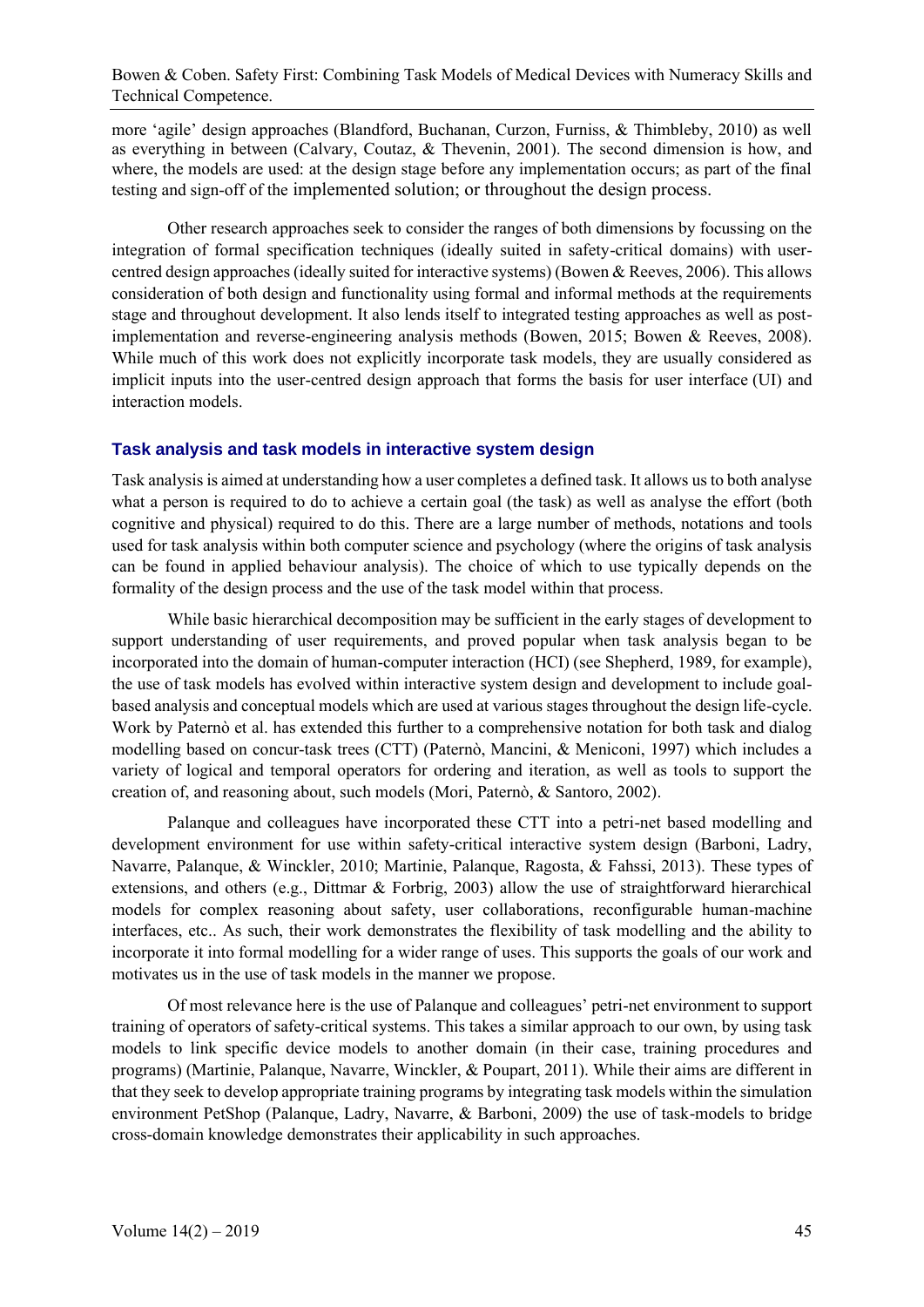Integrated tools and simulation environments such as PetShop provide the ability to incorporate different concepts and approaches (in this case, task models, interactive system models and training procedures) into a single environment. However, the downside of this is that in order to take advantage of such a tool, everything has to be modelled and developed within this one tool. Frequently, the diversity of artefacts within interactive system development and the heterogeneity of different groups within the design team means this is not the most suitable choice.

Unlike the approaches seen in Instructional Task Analysis, which use task decomposition as a means to decide what skills and knowledge are required by users of a particular system, here we look at the skills and knowledge of clinicians required to administer medication and compare them with the tasks of using technological systems to deliver such medication.

### **Modelling users**

Although task models describe user behaviours, these are at a level of the actions required to achieve a goal. That is, they typically assume correct or optimal behaviours. Comparisons between such models and actual user behaviours in practice can be used to identify, and even model, errors based on missteps or slips (see Johnson, 2011, for example) but task models alone do not identify such errors. More frequently they might be used as part of approaches such as "key-stroke level models" (KLM) (Card, Moran, & Newell, 1980) and "goals, operators, methods and selection" (GOMS) (Card, Moran, & Newell, 1983) which seek to identify cognitive load and effort, which in turn may suggest potential for error.

In contrast, work that does seek to model user cognition and identify potential errors based on this makes different types of assumptions. Blandford et al. have focussed on the effect cognition has on user behaviour (Blandford, Butterworth, & Good, 1997) and extended this to consider distributed cognition for use with multi-user systems (Blandford & Furniss, 2005). More recently they have looked at the effect distributed cognition has on healthcare practices (Berndt, Furniss, & Blandford, 2015; Rajkomar & Blandford, 2012) both in clinical settings and in the home. We also consider the work of Curzon et al. who use salience as an important property in understanding cognition and the effect this has on interactive system design (Rukšėnas, Back, Curzon, & Blandford, 2008). These examples categorise different types of causal effects (distributed behaviours, salience) and their potential to lead to error and then use these to either improve processes or improve the design of safety-critical systems. Rather than consider user behaviours based on such concepts, we instead focus on the driving factor, the key knowledge that users have (or should have) prior to undertaking particular tasks and the competence they demonstrate in performing these tasks. This professional knowledge base has been synthesised in the European Qualifications Framework for Lifelong Learning (EQF) as "The proven ability to use knowledge, skills and personal, social and/or methodological abilities, in work or study situations and in professional and personal development" (European Communities Education and Culture, 2008). This notion of professional clinical competence underpins our research.

### **Creating links using task models**

## **Formal models of medical devices**

As discussed in the previous section, a variety of different models and modelling techniques exist for interactive systems. Here we focus on the presentation model approach described in Bowen and Reeves (2017) which uses several different models at varying levels of abstraction throughout the design and development process. This enables both formal verification of properties such as safety, as well as supporting prototyping and lightweight UI design. Interface designs can be described by the interactive elements (widgets) of the design and their intended behaviours. As such, a formal structure can be given to the narrative behind prototypes, personas, storyboards, etc., which (among other things) removes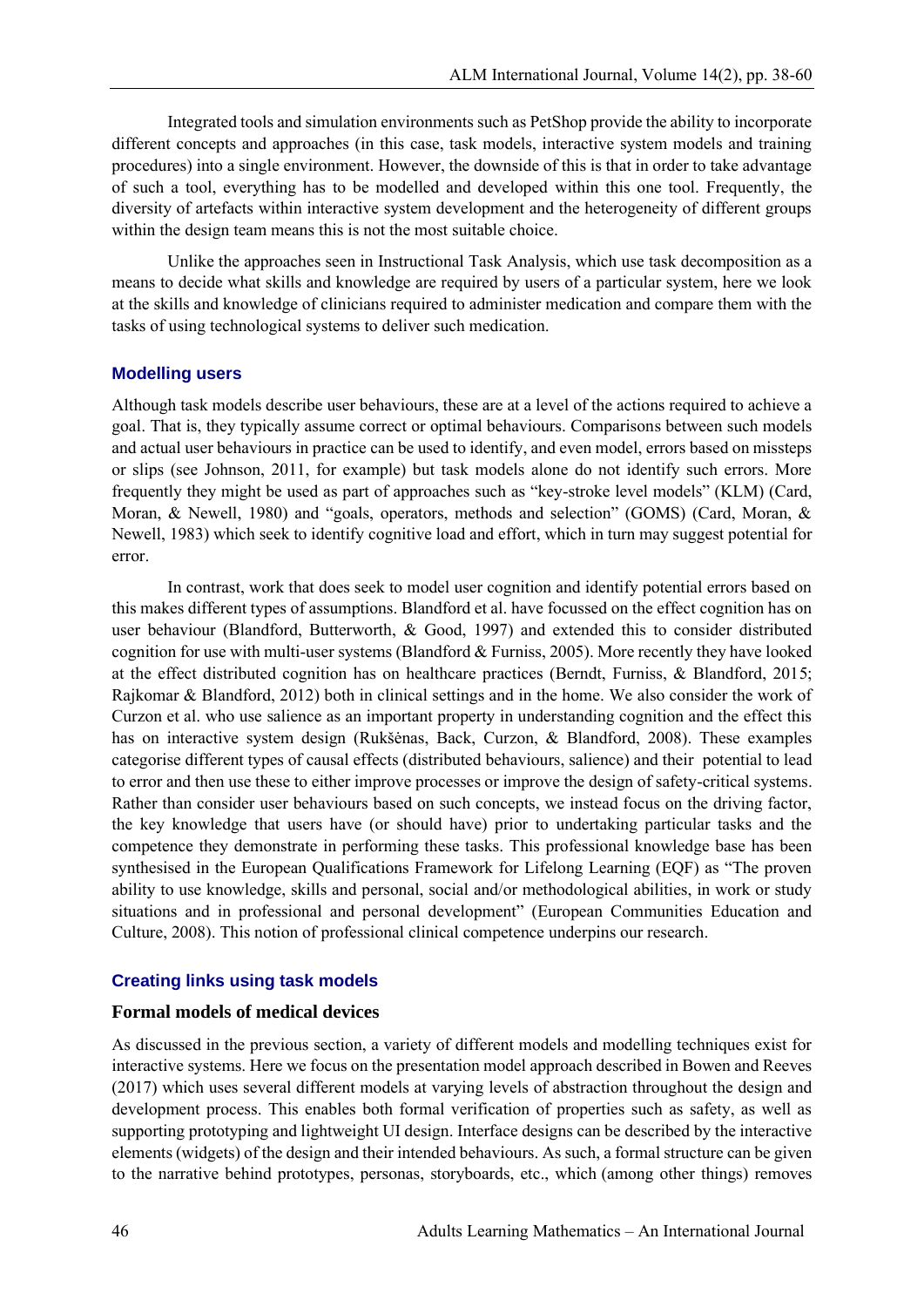ambiguity. Although a full explanation of these is beyond the scope of this paper we introduce the basic elements by way of an example which we subsequently expand upon.

Consider the syringe driver shown in Figure 3. This is a modal device, that is, the behaviour of each of its buttons is dependent on the current mode of the system. A simple presentation model can be constructed which describes each mode as a collection of the available widgets. These are described in a tuple (a finite sequence of elements) giving a name to the widgets, their type (input/output) and their intended behaviour. For example, the device has a mode which enables a user to enter the volume of medication to be infused, which we call 'SetVolume'. The presentation model of the 'SetVolume' mode might include:

SetVolume is

..

OnButton, ActionControl, (I\_Init), UpButton, ActionControl, (S\_IncVolume), DownButton, ActionControl, (S\_DecVolume), Display, Responder, (S\_IncVolume, S\_DecVolume), ..

as well as the rest of the widgets, which we omit here for brevity. Each mode of the device is described in a similar way. The button behaviour names are prefixed with either an "I\_" which indicates it is a behaviour relating to interface navigation (mode change) or an "S" if it relates to system functionality.



*Figure 3: T34 Syringe driver*

The lightweight presentation model can be linked to other models which then give formal meaning and semantics to these simple tuples. Of most interest here is the relationship to user actions to complete tasks and the availability of the widgets and their behaviours in different modes. This is described in a presentation interaction model (PIM) which is a state transition diagram with each state representing the presentation model of a mode and transitions showing the behaviours which enable a user to switch between these modes.

From these formal models of the device we can derive interaction sequences. An interaction sequence is the set of actions and interactions that a user performs with a given system to complete a task (Turner, Bowen, & Reeves, 2017). As such, they describe actions a user undertakes for a given task from a given device state. For example, if the device is in the "SetVolume" mode with a current volume value of "0", then setting the volume to be infused to 10ml might be represented as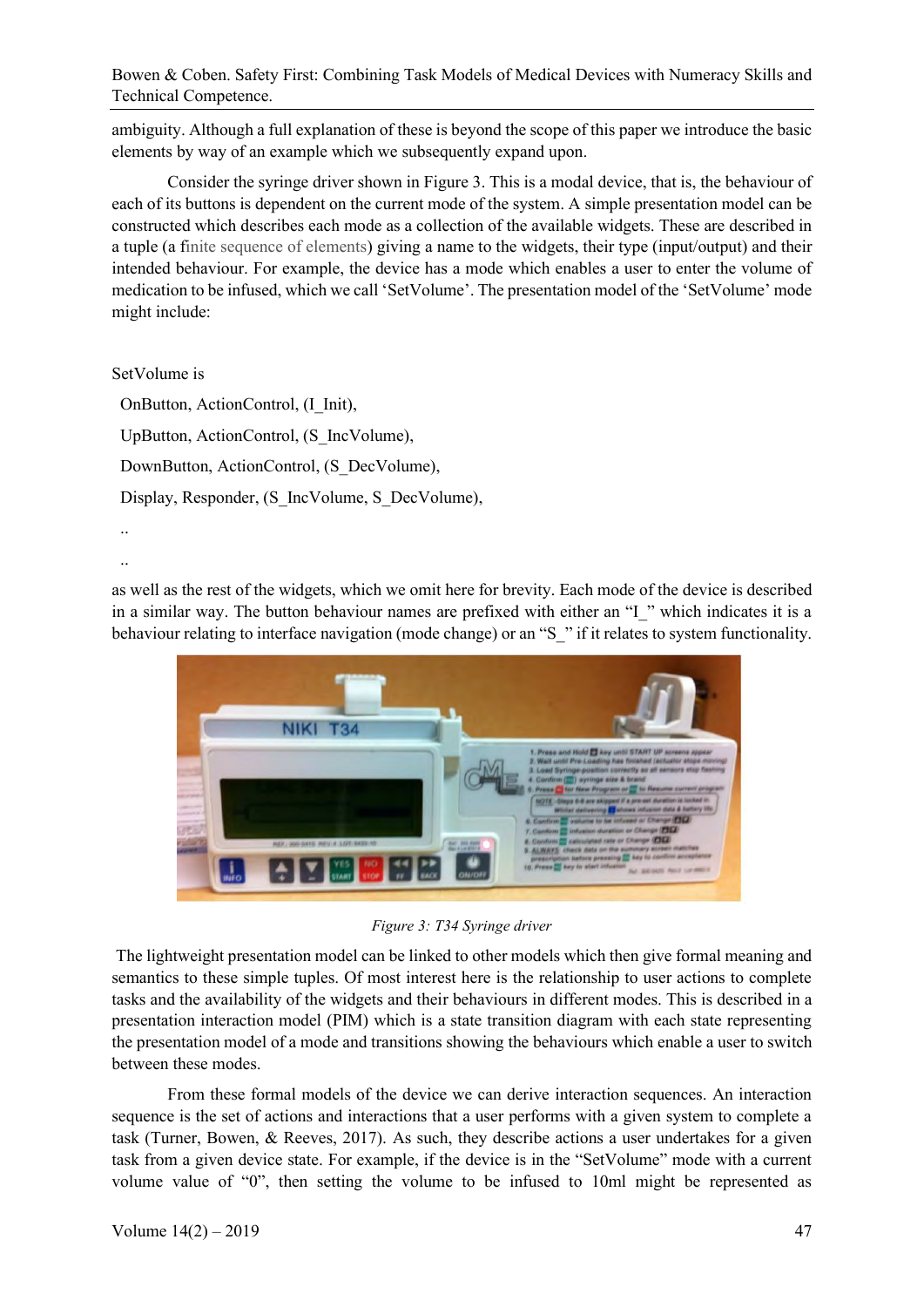"PressUpButton[10]" which is shorthand for "PressUpButton" listed ten times (Bowen & Reeves, 2008). Interaction sequences can be generated automatically from the device models and can be used to represent optimal paths of actions (as in the set volume example here) or may include additional, arbitrary or erroneous actions. Such interaction sequences are, therefore, a type of task model (describing the steps to complete a task) but they are sequential rather than hierarchical and at the lowest level of abstraction.

These types of descriptions are model-specific in that they are explicitly tied to the detail of the formal model. Task models, however, can also be device-specific, where they describe the task as it pertains to a specific device (which we discuss next) or they may be independent of both of these (i.e., generic) and pertain solely to the goals of the user in terms of *what* they want to achieve without the low-level details of *how*.

Generic task models can be used to inform device design because their inclusion in a typical user-centred design (UCD) approach means that the formal models derived from UCD artefacts have this information embodied within them. That is, a prototype or storyboard created to examine initial design ideas is partly based upon the user tasks (as well as requirements, guidelines, safety regulations, etc.).

Model-specific task models, such as interaction sequences, can be used iteratively to help refine design artefacts. For example, our interaction sequence step "PressUpButton[10]" (Bowen & Reeves, 2008) described above may lead to a design evolution where a long press on the 'Up' button increases a value in increments of 10. This leads to shorter interaction sequences for some tasks, which might be seen as better for user experience and usability.

We have introduced a number of different models and types of models here. In Figure 1 we described how different categories of models could be related to each other and derived from each other, in Table 1 we give a summary of the introduced models and show how they fit into this structure.

| <b>Formal Models of Medical Devices</b>  | for<br><b>Technical</b><br><b>Competence</b><br>Models<br><b>Numeracy</b> |  |  |  |  |  |  |  |  |  |
|------------------------------------------|---------------------------------------------------------------------------|--|--|--|--|--|--|--|--|--|
| Presentation models of device interfaces | $MDC-PS$ (from Fig. 2)                                                    |  |  |  |  |  |  |  |  |  |
| Interaction sequences of device use      |                                                                           |  |  |  |  |  |  |  |  |  |
| <b>Task Models</b>                       |                                                                           |  |  |  |  |  |  |  |  |  |
| Based on user tasks with devices         | Based on user actions and knowledge                                       |  |  |  |  |  |  |  |  |  |
| Device specific task models              | Numeracy tasks                                                            |  |  |  |  |  |  |  |  |  |

*Table 1*: Models used in different parts of the processes

### **Task models of medical devices**

The syringe driver in Figure 3 is a CME Niki T34 (henceforward referred to as the "T34 syringe driver"). It is used to deliver a pre-determined amount of medication from a syringe to a patient over a pre-defined period of time. The device has eight buttons that the user can interact with, as well as a small screen which provides information and feedback. In order to set up medication delivery the user needs to undertake several different tasks, some using the device (inserting the syringe, setting up the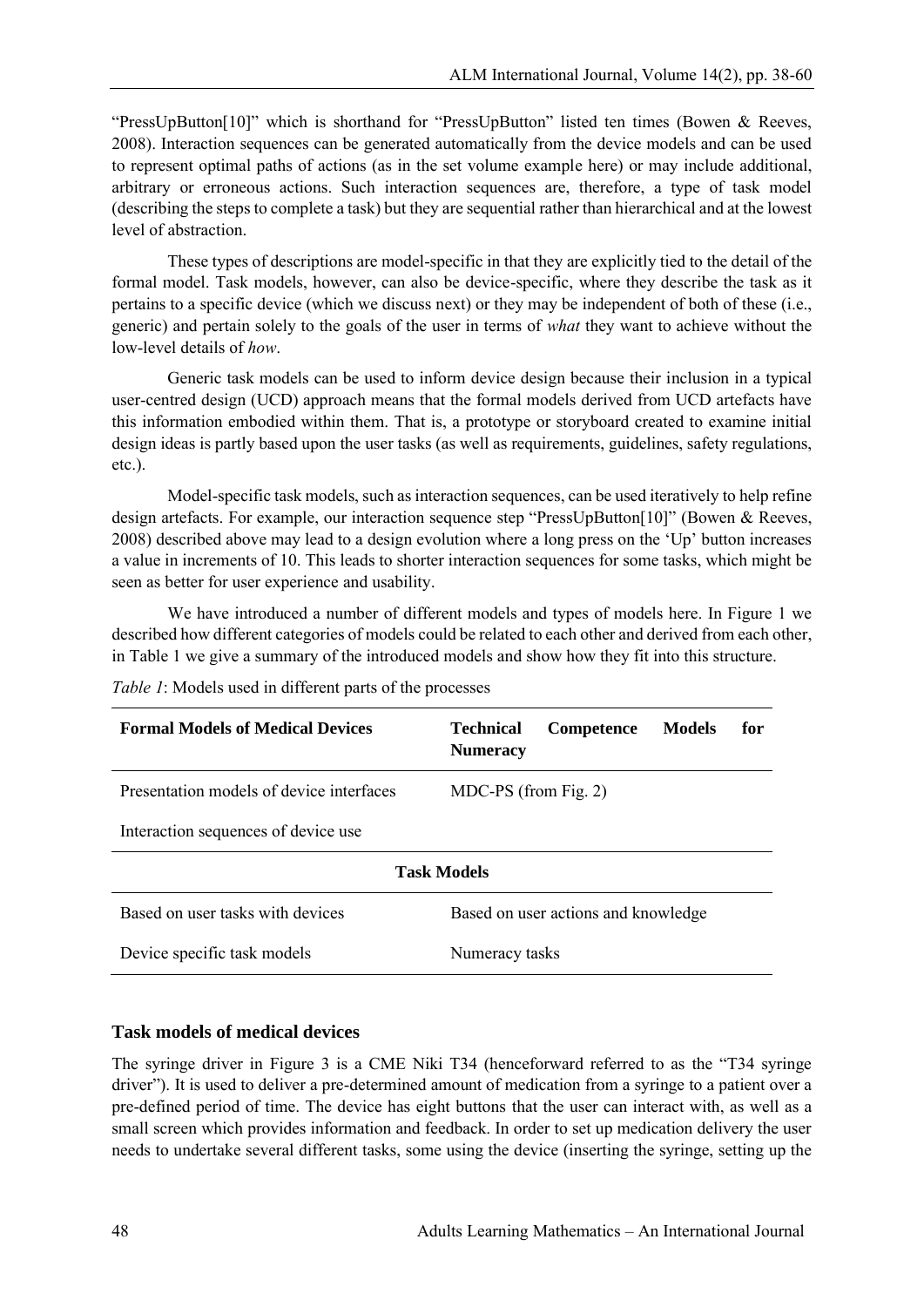dosage rate, etc.) and some independently from the device (calculating correct volume and time according to the prescribed dose, getting the medication, etc.).

Each of the tasks can be combined into a single action, "Set up infusion", which can then be broken down into hierarchical steps in a typical task analysis fashion. So, we can either create a model for the generic task that a user would perform with this type of device (device-independent) or specialise it for this actual device (device-dependent). If we again consider the task of setting up an infusion, this can be decomposed into the following 5 sub-tasks:

- turn on syringe driver
- insert syringe into driver
- set volume to be infused
- set time for infusion
- start infusion

There are a number of assumptions made before this task can be carried out which are reliant on previous tasks (such as selecting the appropriate syringe type and size and drawing up the medication) having been successfully completed. A full task model would include all of these, but for now we focus on just the task actions relating to the medical device, which is typical when using such models as part of interactive system development and reasoning.

All of the steps can be broken down further and Steps 3-4 can include both iteration and repetition between the steps. There are also temporal relations between steps (some steps must be completed before others, it is possible to go back to a previous step, etc.). Here we use the CTT notation (Paternò et al., 1997) to describe some of these properties; this is done for convenience as CTT includes the relevant operators to describe these properties as well as an editing tool to create the hierarchical models (Mori et al., 2002). However, there are several other notations that could be used and we do not propose that one particular hierarchical notation is necessarily more suitable than any other.



*Figure 4: Task model for set up and start infusion*

Figure 4 shows the top level view of these tasks. The **>>** operator signifies a sequence such that the first action must be completed before the next can begin. The **|=|** signifies that it does not matter in which order these actions are completed, and the **\*** represents iteration. The tasks at the second level of the tree can be further decomposed, for example, in Figure 5 we see the detail of the sub-task required to set the time of the infusion.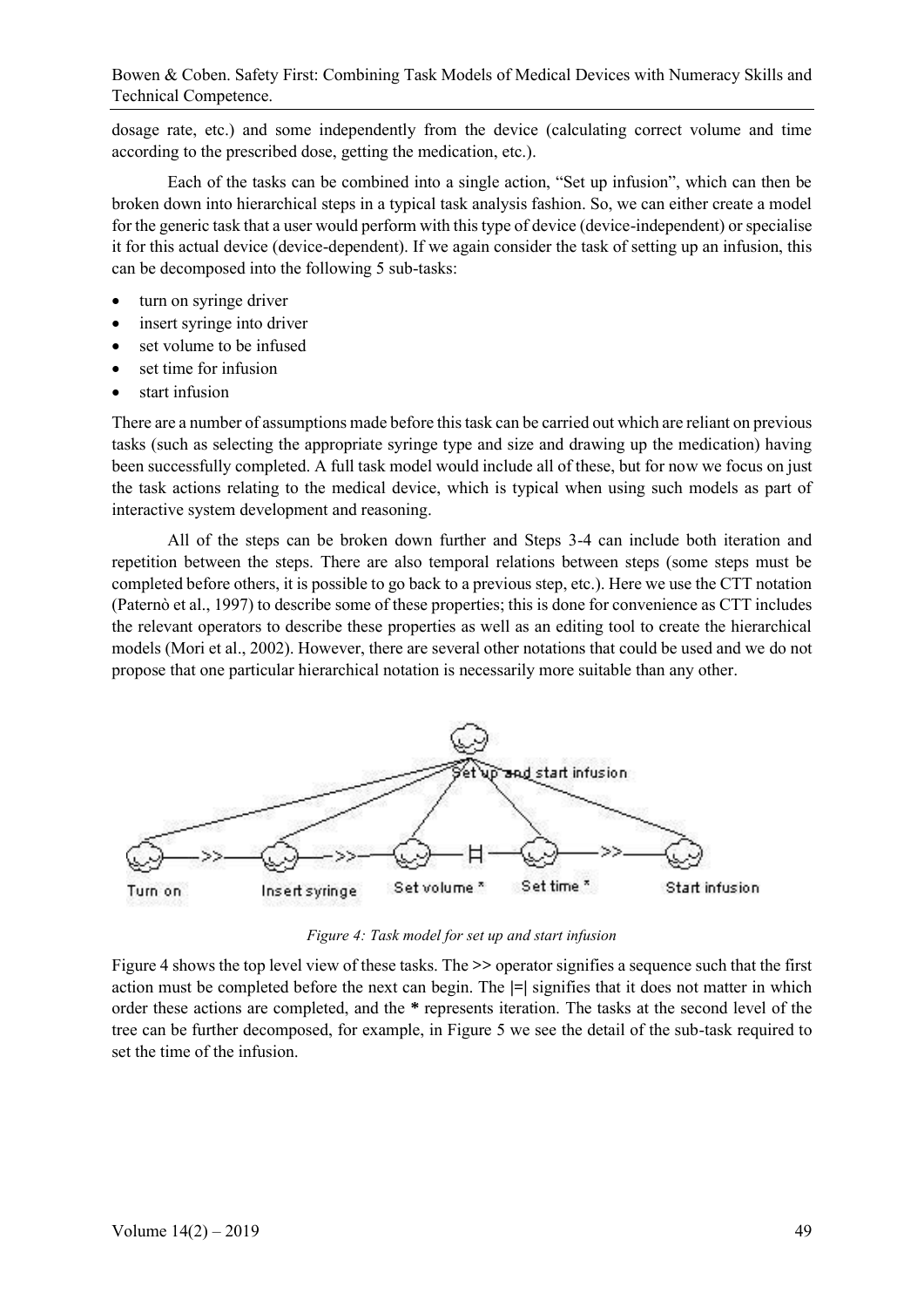

*Figure 5: Sub-task model for setting time*

The task models shown here focus on user actions only. That is, they do not depend on the particular device or implementation. If we were to specialise the models for the T34 syringe driver, shown in Figure 3, for example, the "Set up infusion" and "Set time" tasks would be represented by the task models shown in Figures 6 and 7.



Figure 6: Task model to set up infusion on T34 syringe driver



*Figure 7: Task model to set time on T34 syringe driver*

We can see that the "Set up start infusion" model of Figure 6 differs from the generic task model of Figure 4 in two ways. Firstly there is now a defined ordering between the "Set volume" and "Set time" tasks, as the T34 syringe driver mandates this order. Secondly there is an additional subtask, "Confirm rate", which again is an action that must be performed when using this particular device but which may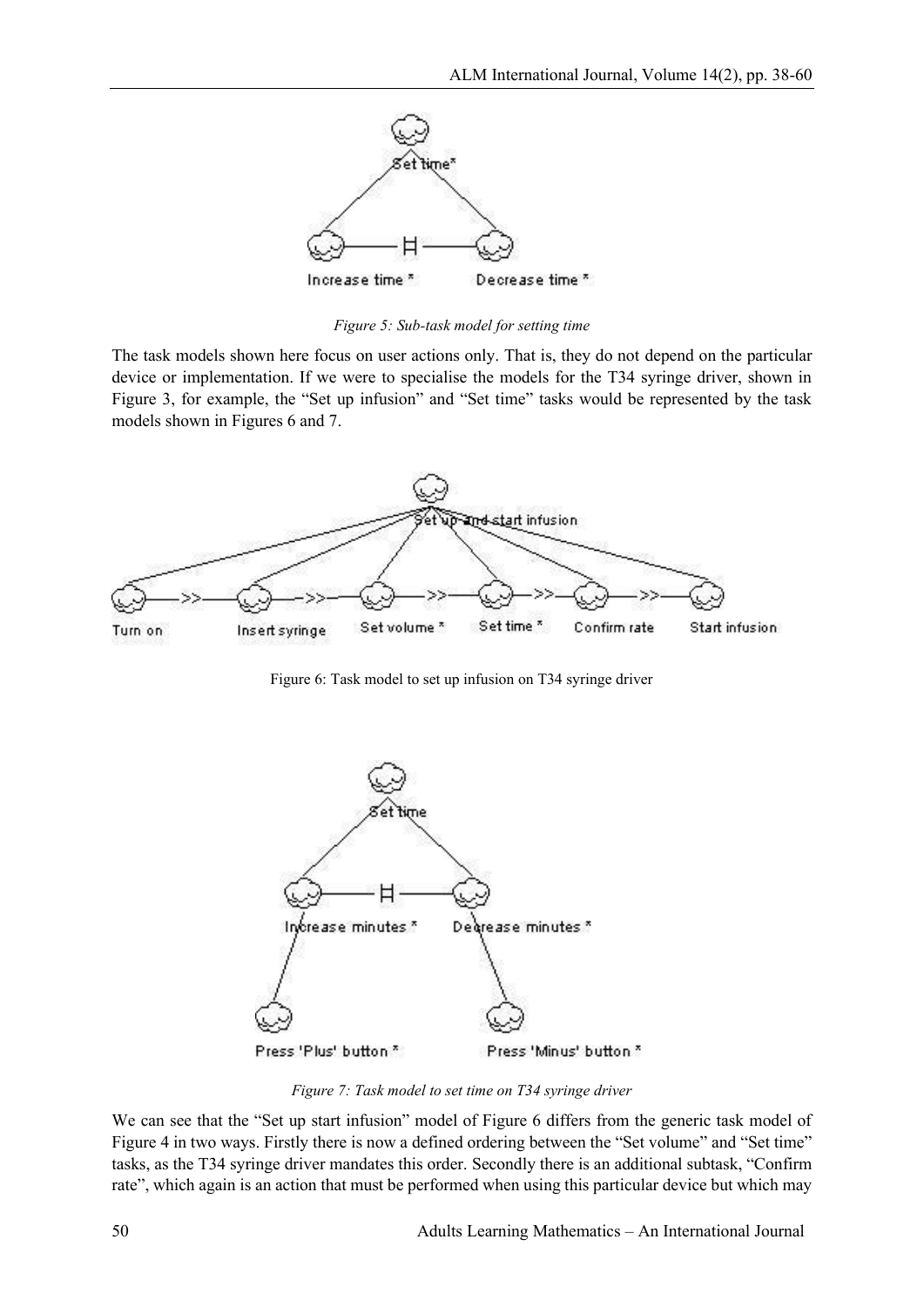not be expected by a user. This mismatch between the model-dependent task model and the devicedependent task model indicates that further work is required.

The formal models describe an intended device based on user tasks and subsequent design decisions. If the implemented device differs (as is made apparent by the different task models) then we should identify why/how the changes occurred (were they intended or based on additional requirements not included in the model, for example?). They also suggest a mismatch between user expectations (as embodied in the UI design models) and the actual implementation. Now that it has been identified we might use it to inform user training or to warn of potential user error.

Such comparisons can also be useful when considering multiple devices with similar functionality (or the same devices with different firmware). If defined orderings of actions differ between different instances of devices, this is an area which may also lead to confusion or user error and so enables us to flag a potential problem. A device-specific task model can also be decomposed down to the level of the interaction sequence, so the lowest nodes on the tree represent interactions with actual widgets, such as "press upButton". This allows us to start combining the interaction sequences of device models with model-specific task models to ensure that they are consistent.

In this work we also wish to consider a comparison of task models for devices with models of user intentions based on numeracy skills and technical competence. We discuss this next.

### **Task models and numeracy/mathematics education**

There is an extensive research literature on mathematical task design (Watson & Ohtani, 2015), likewise on mathematical modelling (e.g., Galbraith, Henn, & Niss, 2007), but the literature on 'task models' *per se* relates to human-computer interaction in engineering and computer science (e.g., Paternò, 2001) rather than mathematics or numeracy education. We suggest that bringing insights from these fields together could benefit both. In particular, we suggest that such an integrated approach could improve our understanding of the numeracy demands of various user interface scenarios and the best way of ensuring that users can meet these demands, including through both education and training of users and improved interface design of devices.

Our focus is on user interfaces - and users interfacing - with safety-critical medical equipment involving digital inputs and/or reading, recording and interpreting of outputs by users, on the education and training required for this to be done competently, i.e., efficiently, effectively, and, above all, safely, and on the implications of this for the design of device interfaces.

In so doing we are bringing together research and ways of thinking developed in different academic disciplines and professional domains, with very different relationships to - and conceptions of - the notion of task modelling. In fact, task modelling in the sense outlined above has not hitherto been used in mathematics education research as far as we are aware. The nearest cognate concepts used in the mathematics education field are mathematical modelling and task design.

Mathematical modelling is the process of applying mathematics to a real-world problem with a view to understanding it (Niss, Blum, & Galbraith, 2007) while task design refers to the design of mathematical tasks for educational purposes. As such, as the editors of a recent book detailing an International Commission on Mathematical Instruction (ICMI) study on task design state, "Task design is at the heart of effective mathematics teaching and learning" (Watson & Ohtani, 2015, p. vi). However, "Despite the recent growth spurt of design studies within mathematics education, the specificity of the principles that inform task design in a precise way remains both underdeveloped and, even when somewhat developed, under-reported." (Kieran, Doorman, & Ohtani, 2015, p. 74). Meanwhile, a recent review of the state of the art in mathematical modelling notes its "local" focus, eschewing input from other disciplines: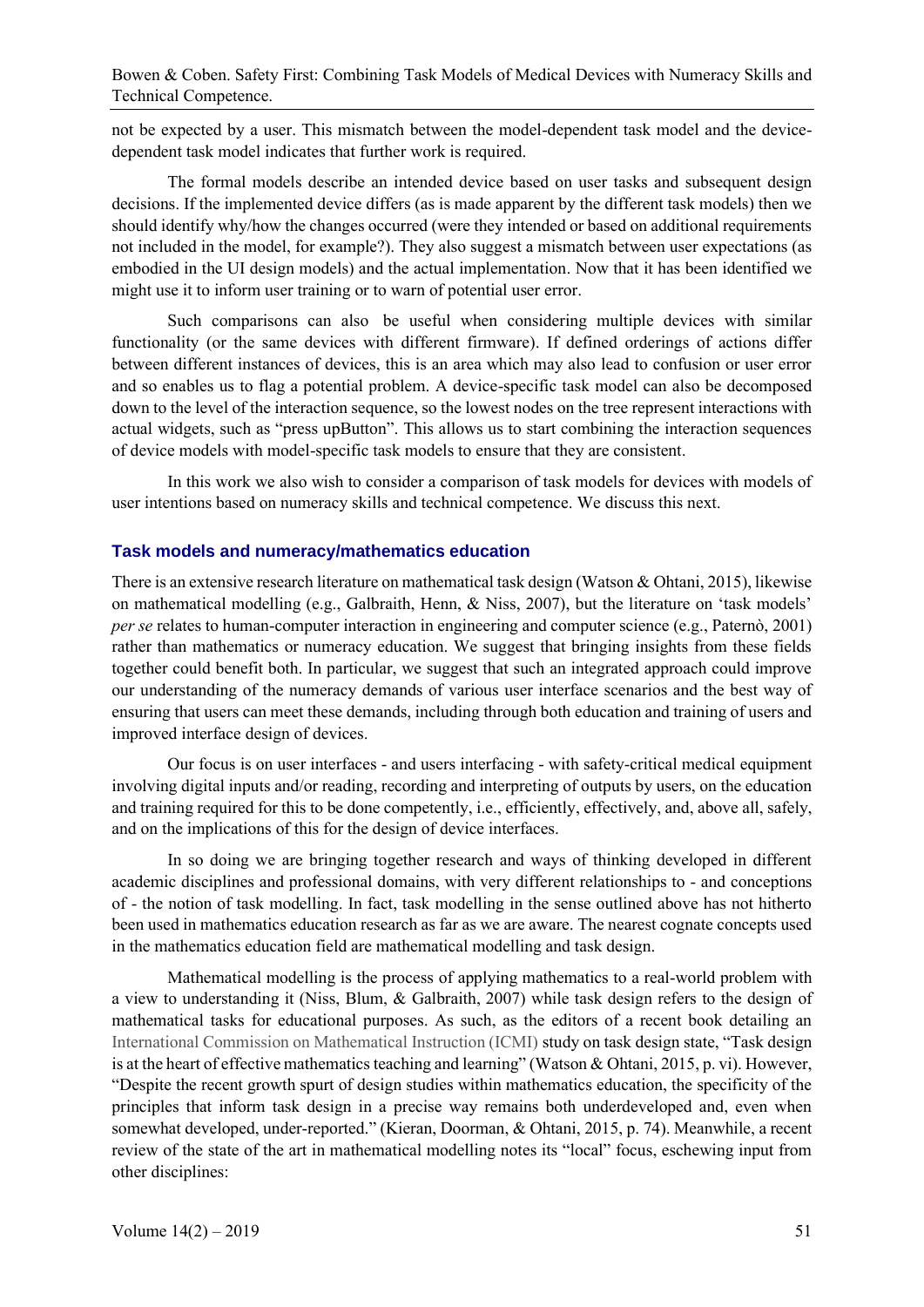In research into the teaching and learning of mathematical modelling there is a strong emphasis on developing "home grown theories" where the focus is on "particular *local theories*" such as the modelling cycle and modelling competencies rather than *general theories* from outside the field (Geiger & Frejd, 2015).

(Stillman, 2019, p. 6)

We hope that tool models may provide such a theoretical (and practical) input from outside the field of mathematics education.

We suggest that meaningful mathematical tasks model activity in the real world in an authentic way (Palm, 2009; Weeks et al., 2013). In this case that means taking into account the various ways in which nurses engage with the mathematical demands of the digital interfaces they encounter in their professional practice. This variability has implications for the specification of the relevant task models. The competence model presented in Figure 2 exemplifies this approach with regard to MDC-PS.

As well as being authentic, we also suggest that such tasks should be mathematically-rich and pitched at an appropriate level of challenge for the learner. The principles of MDC-PS described above have been embodied in an e-learning environment called safeMedicate®<sup>3</sup> which has been developed by Authentic World Ltd. This contains authentic clinical dosage calculation problems and supports the development and assessment of competence in dosage calculation problem solving within five skillsbased modules. We present examples from these problems to demonstrate the use of task models as a mechanism for structuring the steps and activities users are required to undertake to complete the problems, which therefore represents the steps required to perform the task in a real clinical setting.

Figure 8 shows a screenshot of one of the example problems from the 'Advanced Injectable Medicines Therapy, Continuous Infusion' module.



*Figure 8: Screenshot of example problem from safeMedicate®, ©Authentic World Ltd.*

<sup>3</sup> https://www.safemedicate.com/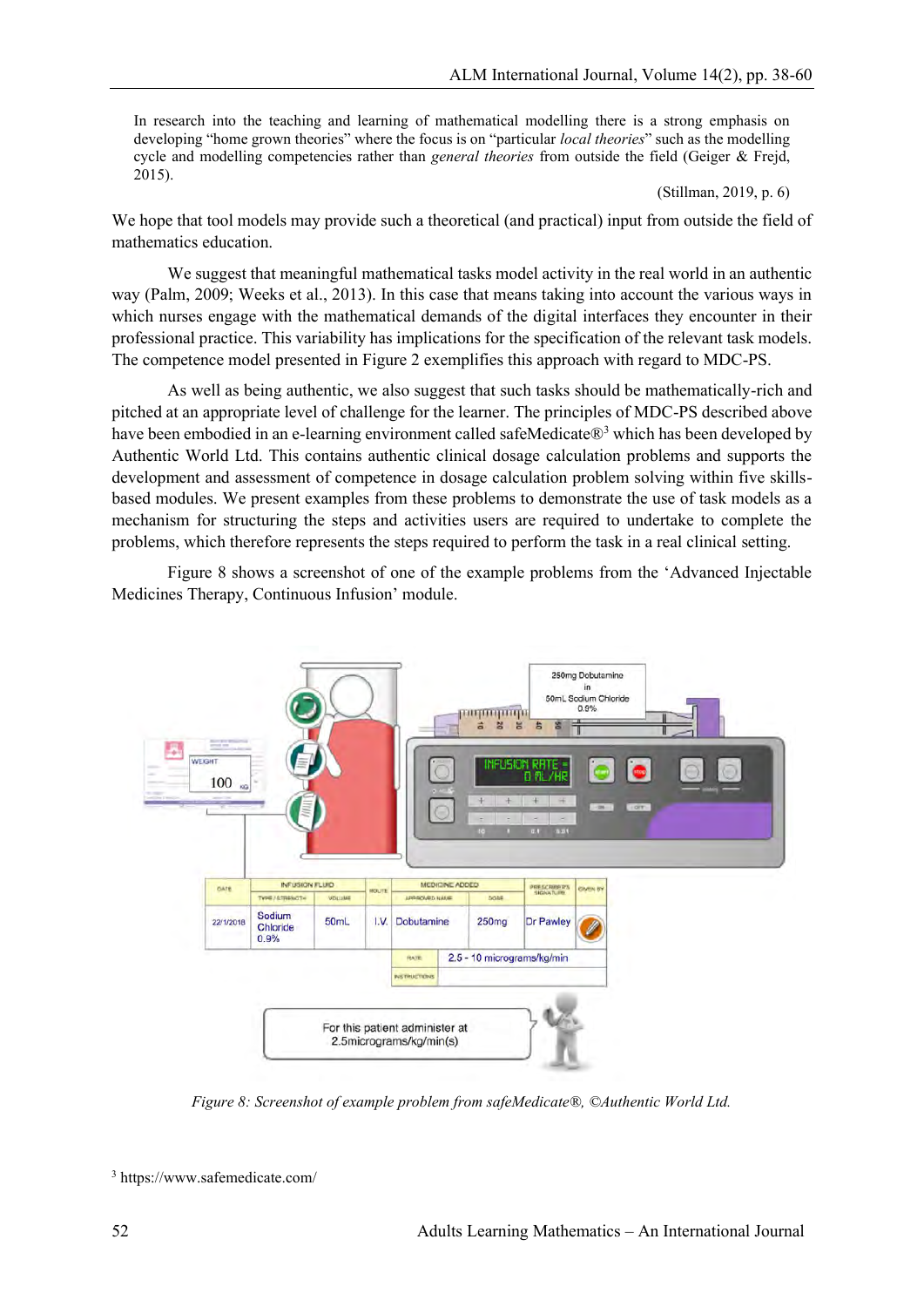The problem describes the task of setting up a syringe driver to deliver the described medication. However, before the user can actually perform the set-up of the syringe driver there are a number of steps they must complete first, such as checking all of the details to ensure that the patient, prescription, medication, etc., are correct and match with each other. Figure 9 shows a partial task model for these initial steps (note that some of these can be decomposed further if required).



*Figure 9: Task model for initial steps to set up infusion*

Figure 10 shows the task decomposition for the 'Calculate dosage' task. Again, this is based on the problem example from safeMedicate**®** and Figure 11 shows the model answer for completing this correctly, which forms the basis for the task model.



Figure 10: Task model for calculating dosage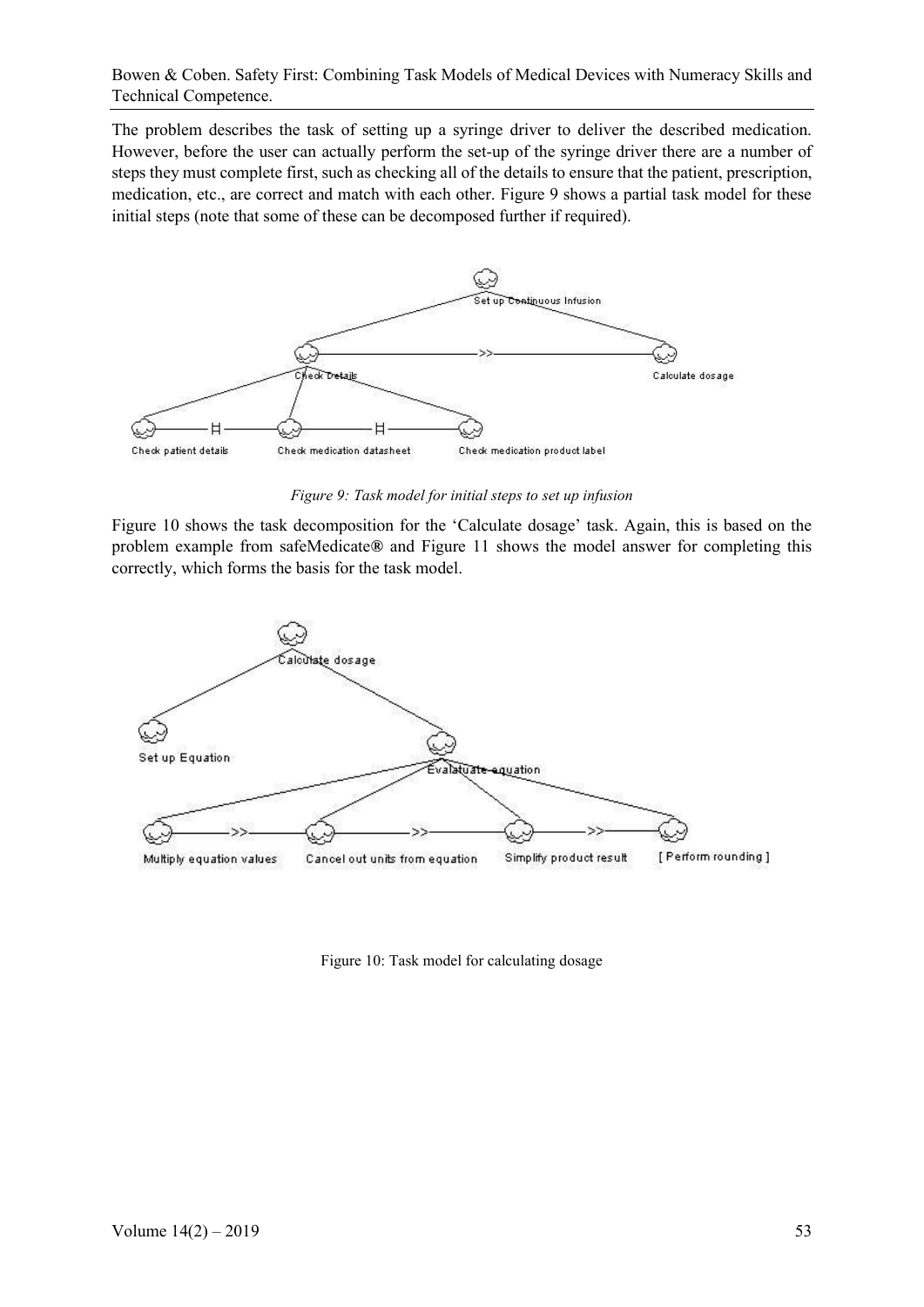| <b>DOSE FORMULA</b><br><b>PATIENT WEIGHT</b> |     | <b>PREPARED</b> |                   | SI UNIT CONV.                                    |  | TIME CONV.             |                      |                                        | <b>PRODUCTS</b> |                        |  | <b>ANSWER</b> |         |       |
|----------------------------------------------|-----|-----------------|-------------------|--------------------------------------------------|--|------------------------|----------------------|----------------------------------------|-----------------|------------------------|--|---------------|---------|-------|
| 2.5<br>$mcq \times$<br>kg min(s)             | 100 | $kg \times$     | $\times$ 250      | 50 mL $\times$ 1 mg $\times$<br>$mg \times 1000$ |  | $mcg \times$           | 60<br>$\overline{1}$ | min(s)<br>hr                           | $=$<br>$=$      | 750000 mL<br>250000 hr |  | Ξ             | 3       | mL/hr |
|                                              |     |                 | CALCULATED ANSWER | ╕                                                |  |                        |                      | No Rounding Required <b>Department</b> |                 |                        |  |               | 3 mL/hr |       |
| <b>SETTING THE PUMP</b>                      |     |                 |                   |                                                  |  | <b>INFUSION RATE =</b> | $\cdots$             |                                        |                 |                        |  |               |         |       |

*Figure 11: Model answer screenshot from safeMedicate®, ©Authentic World Ltd.*



*Figure 12: Set up equation task model for specified task*



*Figure 13: Task model for calculating dosage for given example*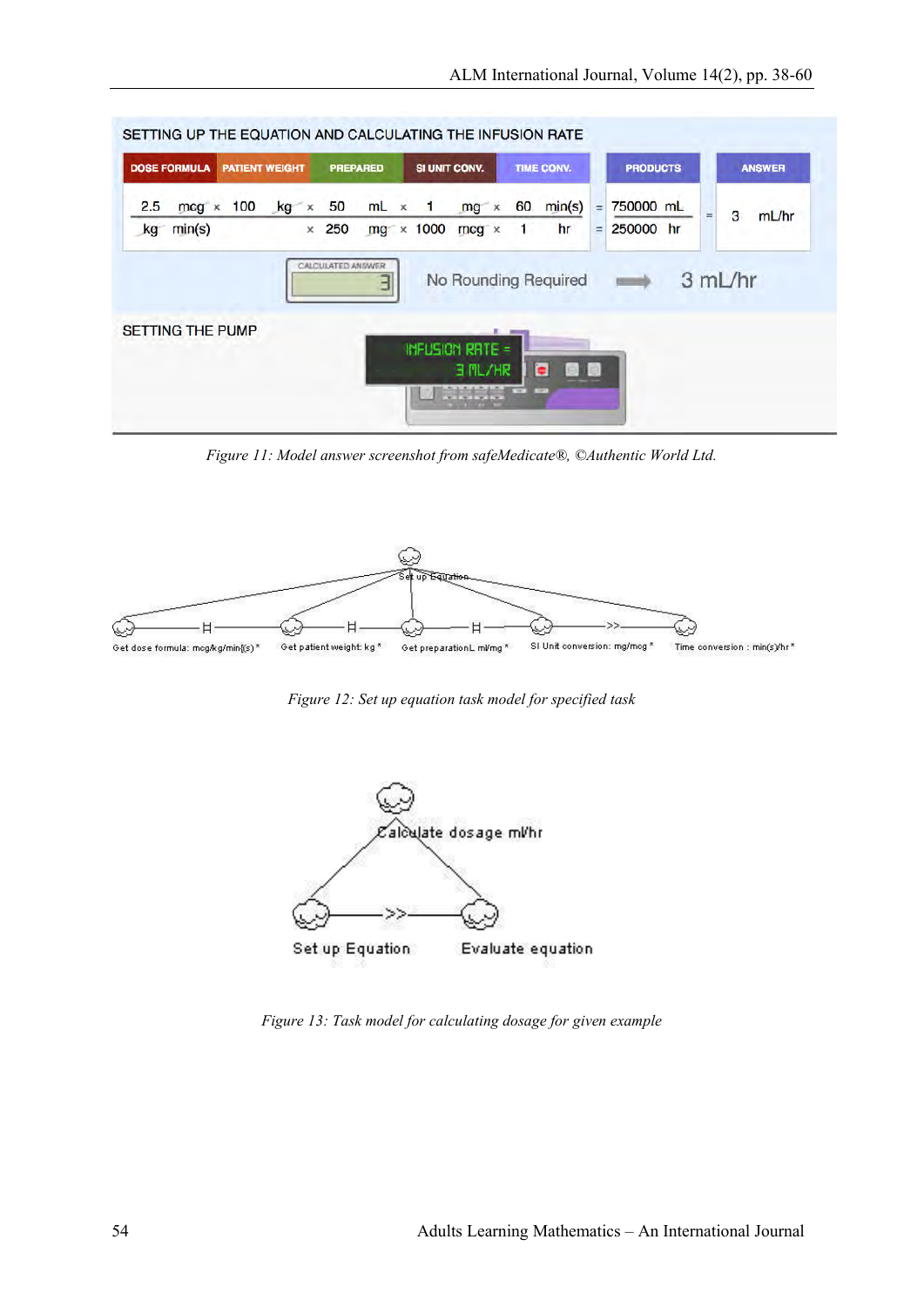

*Figure 14: Combined full specialised task model*

The activities described in both the task models based on the numeracy example (Figures 9 and 10) and those from the device models in the previous section (Figures 4 and 5) link directly to the numbered steps within the competence model section as follows:

- (1) is required to check the information and links to the steps under the "Check Details" subtask
- (1) is required to set up the equation with the correct values and calculation steps
- (2) is required to evaluate the equation
- (3) is required to set up and start infusion

We can, therefore, identify a relationship between the two domains, where fulfilling tasks described in device models depends on competencies outlined in the MDC-PS. The actual relationship depends on the level of analysis (how far we decompose the sub-tasks into smaller steps) but we can see how it starts to become possible to identify errors or mismatches in beliefs, behaviours and requirements as we start to bring the two domains together via the models. We discuss this further next.

## **Combining and comparing task models**

Now that we have described how to generate task models from both interactive system models and numeracy education tasks, we can consider how these might be used together. In Figure 1 in our introduction, we state that we want to use the comparisons of these models to: inform device design; inform user education; identify potential errors. In addition, our longer term goals are to consider how mappings between models, as well as comparisons, can be informative. Here we begin this process by discussing how we might compare and combine the two sets of models in a useful manner, i.e., one that is productive of safe, efficient and effective clinical practice.

The task models of Figures 9 and 10 represent the task described in the safeMedicate**®** example of Figure 8. We can, of course, decompose these further into specific (or specialised) steps for the actual example, in much the same way as we considered Figure 4 as a generic model that could be specialised for a specific medical device (the T34) of Figure 6. If we expand the "Set up Equation" subtask with these specific details we may generate a task model such as that of Figure 12.

We can do the same for the "Evaluate equation" model by adding the relevant detail from the example task, although we omit the actual model here for brevity. The higher level model of Figure 10 is now specialised, as shown in Figure 13.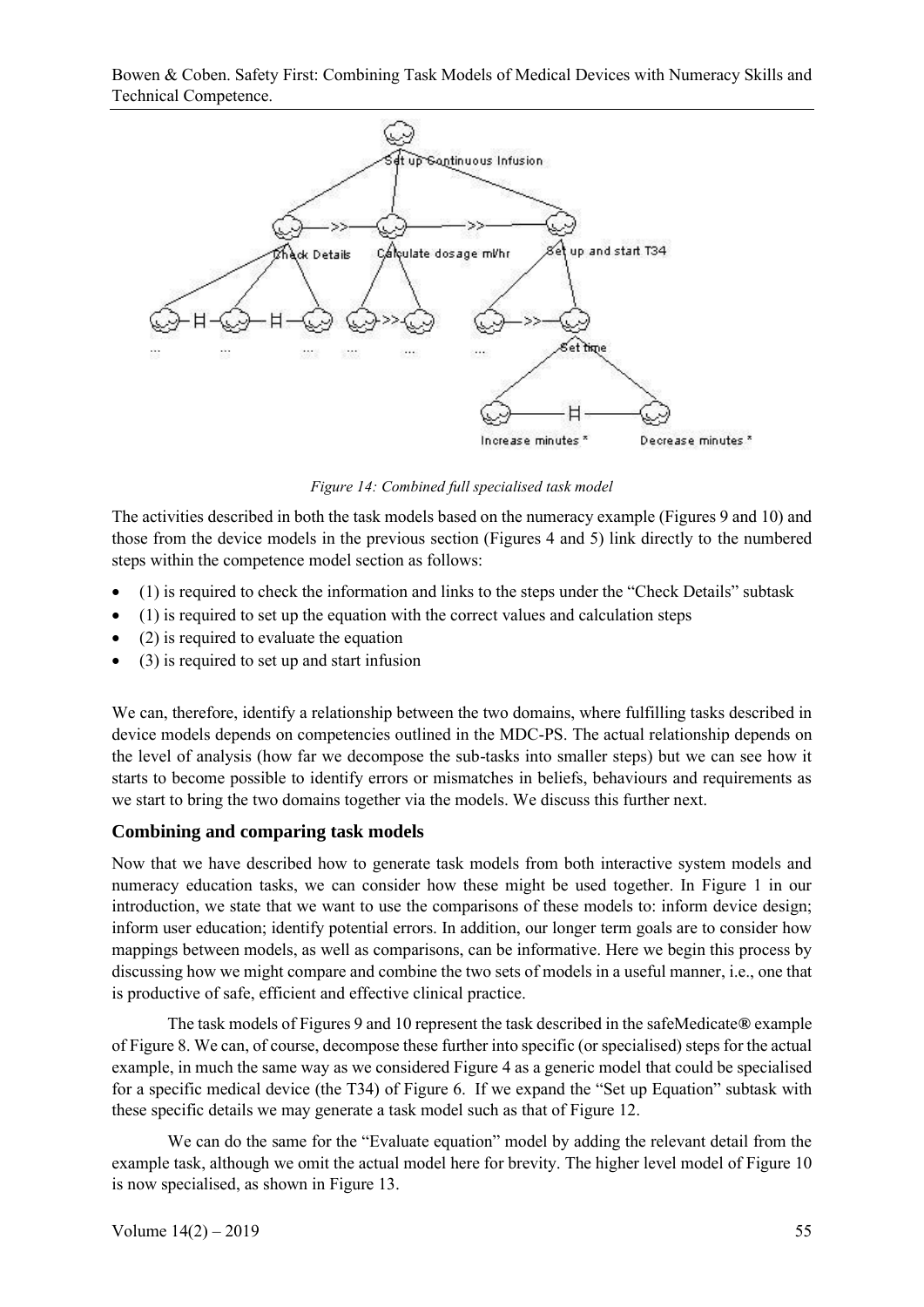In order to build a complete task model to include the setting up of the infusion device (i.e., completing a specialised version of Figure 9 we can do one of three things:

- Build the sub-task model from the problem example by inferring the steps required (using the sample device picture included in Figure 8).
- Use the generic "Set up" model of Figure 4 and add this as a sub-task to "Set up Continuous Infusion" which is dependent on the completion of the "Check Details" and "Calculate Dosage" tasks.
- Most usefully, we can use the specialised "Set up" model for whichever actual device is being used to deliver the medication (which we assume here for convenience is the T34 syringe driver) as the sub-task. If we do so and create the model shown in part in Figure 14 (where the ... replace omitted sub-tasks) we are immediately able to identify a mismatch which could lead to potential user error.

The "Calculate dosage task" is defined in terms of millilitres per hour (ml/hr), but the "Set time" task is defined in terms of minutes. If the user is unaware of this difference they have the potential to enter the calculated value without first converting to the units of the medical device. With this potential problem identified we could use the information to ensure that such a possibility is highlighted within the numeracy education and device training, i.e., the knowledge identifies a potential error and we use it to inform user education.

Conversely, we could use this information to inform device design. If we were using the combined task models during the development process we could identify the mismatch that occurs and design the device such that it enables the user to enter the values as calculated but also define the units (ml/hr) of their values. The device could then perform the conversion to whichever values it requires for its own delivery calculation. Even better, if we are using the models in initial design and prototyping processes it might suggest that the device itself could be used to evaluate the equation with the user entering all of the values and units from the equation set up directly into the device. This has the added advantage of removing any additional calculation device (such as a pocket calculator or phone calculator) which might be used to evaluate the equation and which has the potential to introduce a whole new set of errors (see Thimbleby, 2000; Thimbleby, 2015 for a full discussion of this problem).

### **Discussion**

In the introduction we introduced our wider research goals with the following questions:

- How can we use formal models of medical devices in conjunction with task models to improve the design and development process?
- How can we use task models to identify mismatches in user knowledge and education with device usage?
- How can we use task models of medication calculations and technical competence to inform user education and the design of medical devices?
- How can we use comparisons of task models of devices and medication delivery to identify potential use errors?

We now discuss how these have been addressed in this paper.

We began by describing how generic task models can be used as inputs into formal models of interactive systems through their incorporation into informal design artefacts. While the use of task models in UCD is typical, we gain additional benefits from the use of formal models which describe the informal design artefacts as this ensures the informal inputs are captured within such models. By then deriving interaction sequences from the formal models we have shown how such model-specific task models can be used to improve designs and prototypes. This satisfies Step 1 in our overview diagram of Figure 1 and answers the first question above.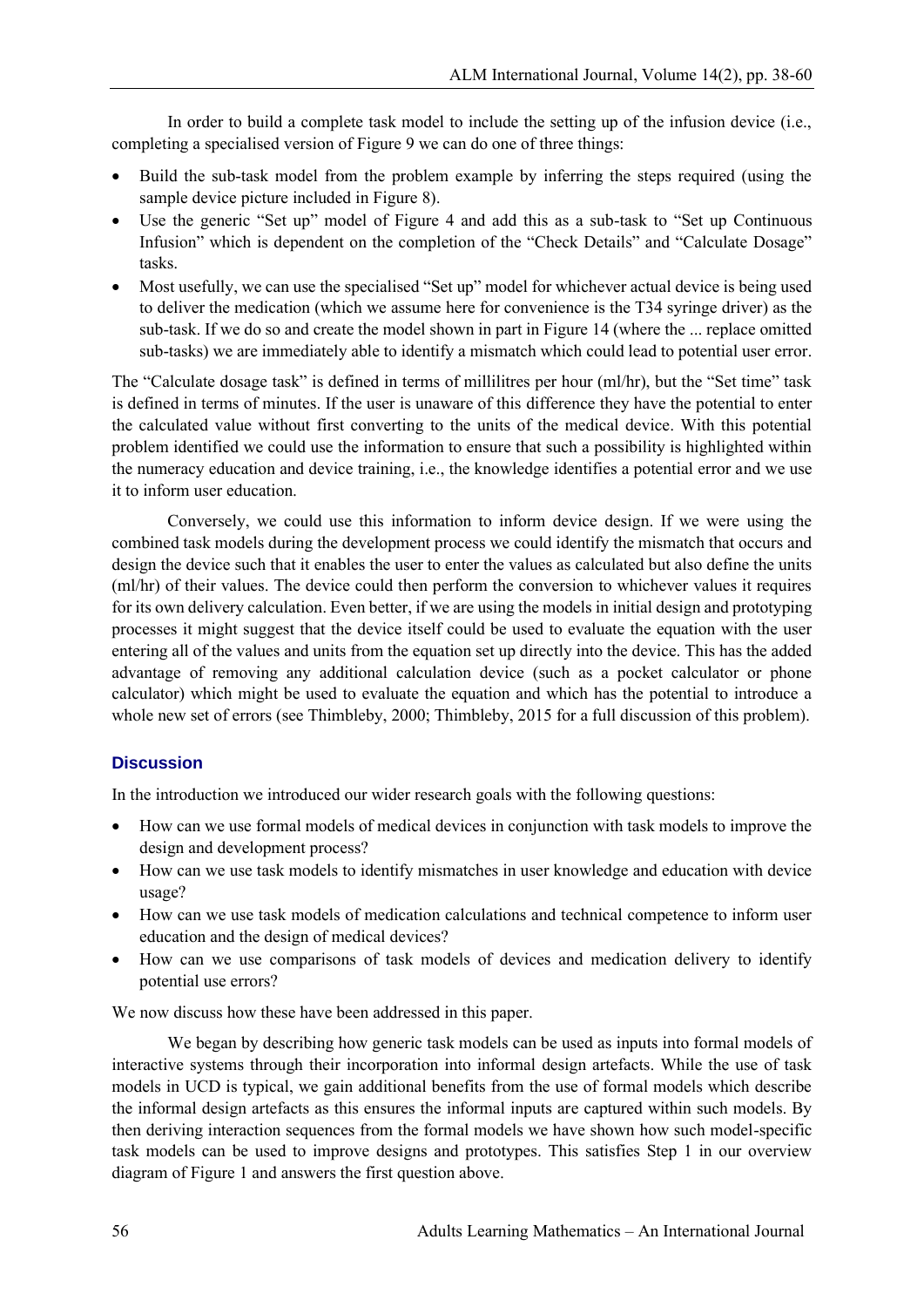Task models of specific devices, such as the Niki T34 syringe driver described above, can be compared to the more generic models which enables the identification of potential mismatches in user expectations and actual behaviour of the device. Medical devices can have a variety of different number entry types (from simple up/down arrows to full numeric keypads). They also exhibit a variety of different behaviours regarding minimum and maximum value input roll-overs (what happens at '0' if user tries to decrease the value) and positional displays which change according to whether or not decimal points exist in displayed values. These are often the cause of number entry errors, and so being able to identify the potential for some of these to occur in the manner suggested enables us to both improve design as well as provide better education by identifying to users that such differences exist. This partially answers our second research question.

We show how task models can be generated from numeracy education examples which represent authentic tasks and then describe how we can combine and compare these with generic, model-dependent and device-dependent models (Steps 2 and 3 in the overview diagram). This enables us to identify potential user errors which can be used to inform both device design and user education and partially answers our third and fourth research questions. We also show how the MDC-PS competence descriptions are related to the generation and use of the task models, which strengthens the relationship between our two domains.

Bringing together the two domains in the manner described has the potential, therefore, to provide benefits to both. The formal models and device models can suggest areas that should be included in the technical competence and numeracy education. Likewise, the task models of the authentic numeracy tasks can indicate improvements or enhancements of the medical devices. Although we have introduced the idea of using such models to support users switching between different types of device (which may have subtle differences in how they are used), we have not elaborated on this here. Similarly we have not discussed how the combined models may be used to consider the use of multiple devices for a single patient. We leave these matters for future work, however, from these initial examples we believe we have demonstrated the applicability of our methods in this area.

### **Conclusions and future work**

In this paper we have laid the groundwork for a closer integration between software and device models used to improve design and use of safety critical medical systems with numeracy education in and for the clinical context.

We have shown how task models of user goals (which we call generic task models) can be used as inputs to formal models of interactive systems, such as medical devices. We have also shown how task models can be derived from such formal models (model-dependent task models) and also specific devices (device-dependent task models). Task models used in this way can be used to improve design and identify and mitigate the effects of potential user errors.

We have also shown how task models can be created from numeracy education examples which describe knowledge-based tasks for medication delivery to ensure nursing staff have the necessary skills to perform medication dosage calculations and administer medication. The task models can then be used in conjunction with model-dependent and device-dependent models to inform user education and identify potential user errors.

Our main contributions here are demonstrating that by expressing properties of two different domains (interactive system modelling and numeracy education) in a common language - task models - we are able to compare and integrate models. This allows us to partially answer all of the research questions posed in our introduction. It also provides the basis for our further research which will enable us to fully answer all of these questions.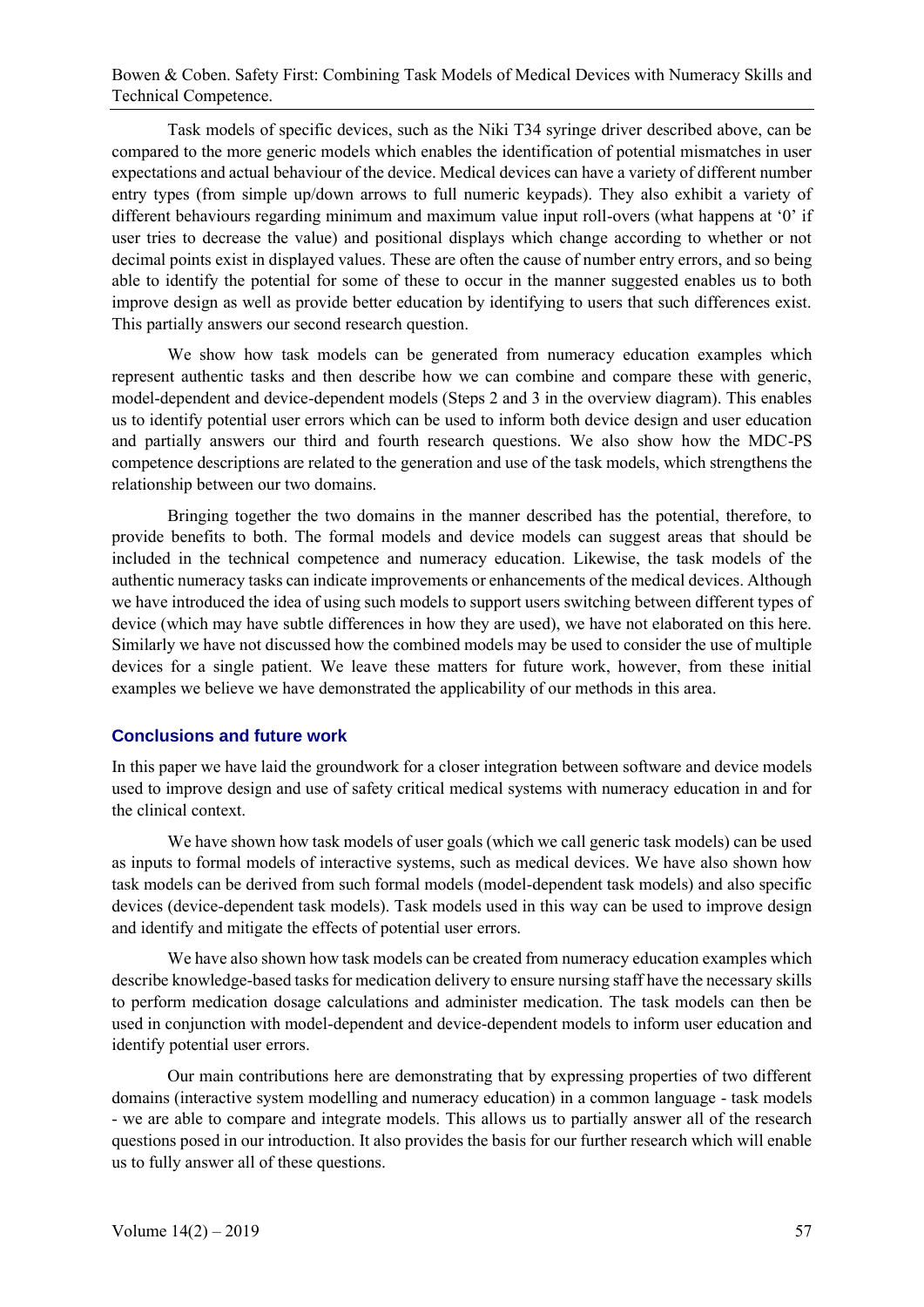In order to extend this work further we can now begin to consider deriving algorithms for traversing the task models in order to automate the process of combining and comparing the models. This may also require some ontological mapping to resolve naming differences and automate the understanding needed to identify types - such as units of time and measurement, etc.. We also wish to investigate further how different types of number entry (five key interfaces *vs*. numeric keypads, for example) may lend themselves to calculation competence better than others and whether this can be identified from the task model comparisons.

We believe task models may provide the solution to the problems outlined above since they can provide a link between the interactive system design and the numeracy demands, practices and associated education and training. Tasks are fundamental to both in terms of ensuring devices are designed to correctly support tasks in a usable fashion and ensuring healthcare personnel can complete specific tasks relating to medication calculations. In particular: formal models and device models may suggest areas that should be included in numeracy education, especially for the development of technical competence; task models of authentic numeracy tasks may suggest improvements or enhancements of medical devices.

#### **References**

- Barboni, E., Ladry, J.-F., Navarre, D., Palanque, P. A., & Winckler, M. (2010). Beyond modelling: An integrated environment supporting co-execution of tasks and systems models. In *EICS '10 Proceedings of the 2nd ACM SIGCHI symposium on Engineering interactive computing systems. Berlin, Germany — June 19 - 23, 2010* (pp. 165–174). New York, NY, USA: ACM.
- Berndt, E., Furniss, D., & Blandford, A. (2015). Learning contextual inquiry and distributed cognition: A case study on technology use in anaesthesia. *Cognition, Technology & Work, 17*(3), 431–449.
- Blandford, A., Buchanan, G., Curzon, P., Furniss, D., & Thimbleby, H. (2010). Who's looking? Invisible problems with interactive medical devices. In G. R. Hayes, D. S. Tan, & L. Wilcox (Eds.), *Proceedings of the First International Workshop on Interactive Systems in Healthcare ACM Special Interest Group on Computer-Human Interaction* (pp. 9–12). Irvine, CA: University of California, Irvine.
- Blandford, A., Butterworth, R., & Good, J. (1997). Users as rational interacting agents: Formalising assumptions about cognition and interaction. In M. D. Harrison & J. C. Torres (Eds.), *Design, Specification and Verification of Interactive Systems '97. Eurographics* (pp. 45–60). Vienna: Springer.
- Blandford, A., De Pietro, G., Gallo, L., Gimblett, A., Oladimeji, P., & Thimbleby, H. (2011). Engineering interactive computer systems for medicine and healthcare (EICS4Med). *EICS*, 341–342.
- Blandford, A., & Furniss, D. (2005). DiCoT: A methodology for applying distributed cognition to the design of teamworking systems. In S. W. Gilroy & M. D. Harrison (Eds.), *Interactive Systems. Design, Specification, and Verification. DSV-IS 2005. Lecture Notes in Computer Science* (Vol. 3941, pp. 26–38). Berlin, Heidelberg Springer.
- Bodkin, H. (2018, 24 June 2018). Hunt orders probe into faulty opioid syringe pumps amid allegations thousands may have died. *The Telegraph*. Retrieved from https://www.telegraph.co.uk/news/2018/06/24/hunt-ordersprobe-faulty-opioid-syringe-pumps-amid-allegations/
- Bowen, J. (2015). Creating models of interactive systems with the support of lightweight reverse-engineering tools. In *Proceedings of the 7th ACM SIGCHI Symposium on Engineering Interactive Computing Systems, EICS 2015, Duisburg, Germany, June 23-26, 2015* (pp. 110–119). Duisburg, Germany.
- Bowen, J., & Reeves, S. (2006). Formal models for informal GUI designs. In *1st International Workshop on Formal Methods for Interactive Systems, Macau SAR China, 31 October 2006* (Vol. 183, pp. 57–72). Amsterdam, NL: Elsevier.
- Bowen, J., & Reeves, S. (2007). Refinement for user interface designs. In P. Curzon & A. Cerone (Eds.), *Proceedings of the 2nd International Workshop on Formal Methods for Interactive Systems (FMIS 2007). Lancaster University, UK* (Vol. 208, pp. 5–22). Amsterdam, NL: Elsevier.
- Bowen, J., & Reeves, S. (2008). Formal models for user interface design artefacts. *Innovations in Systems and Software Engineering, 4*(2), 125–141.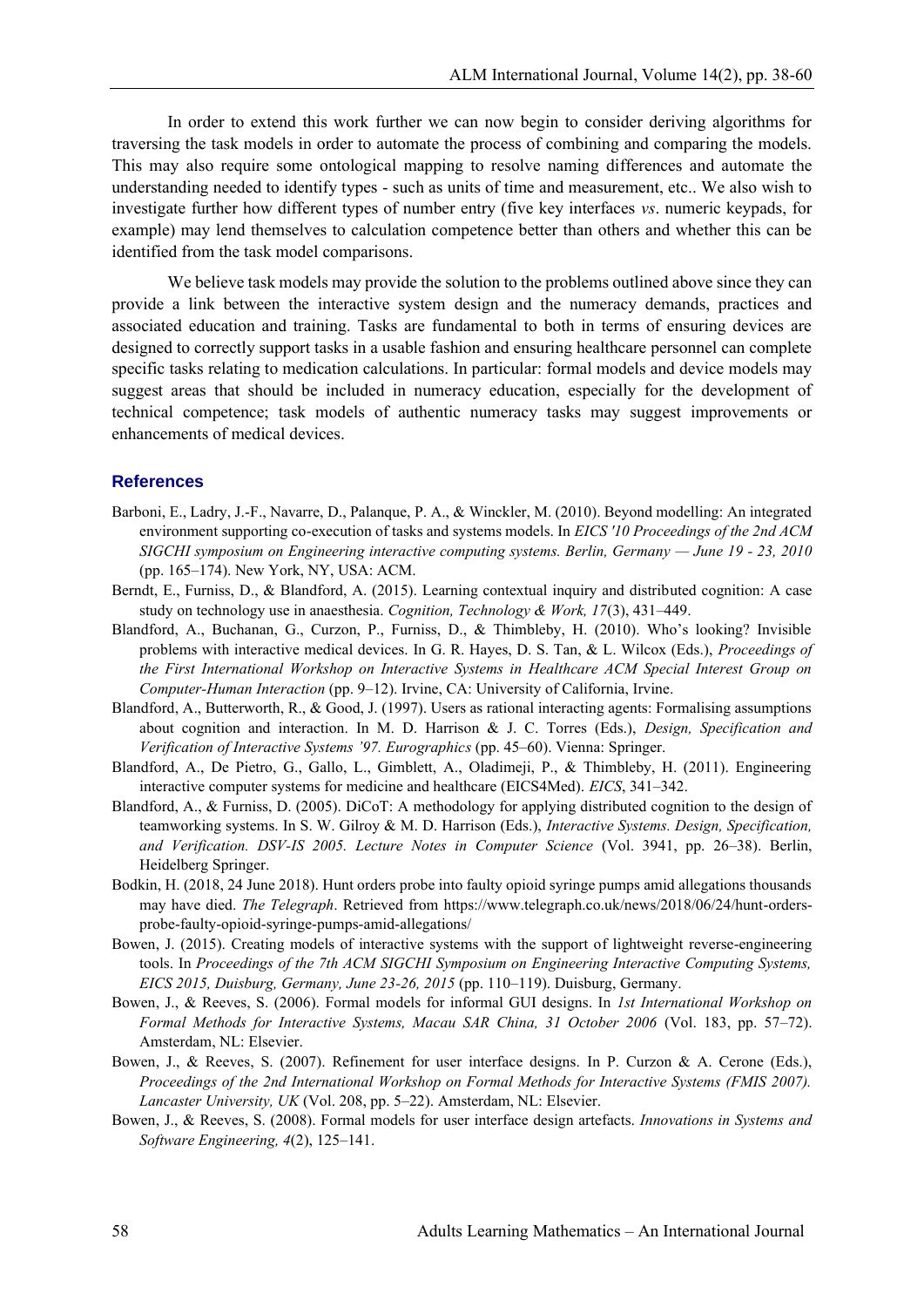- Bowen, J., & Reeves, S. (2013). Modelling safety properties of interactive medical systems. In *Proceedings of the 5th ACM SIGCHI Symposium on Engineering Interactive Computing Systems (EICS '13)* (pp. 91–100). New York, NY: ACM.
- Bowen, J., & Reeves, S. (2017). Combining models for interactive system modelling. In B. Weyers, J. Bowen, A. Dix, & P. Palanque (Eds.), *Handbook of Formal Methods in Human-Computer Interaction* (pp. 161–182). New York, NY: Springer International Publishing.
- Calvary, G., Coutaz, J., & Thevenin, D. (2001). Supporting context changes for plastic user interfaces: A process and a mechanism. In A. Blandford, J. Vanderdonckt, & P. Gray (Eds.), *Joint Proceedings of HCI'2001 and IHM'2001* (pp. 349–363): Springer-Verlag.
- Campos, J., & Harrison, M. (2011). Modelling and analysing the interactive behaviour of an infusion pump. *Electronic Communications of the EASST. Proceedings of the Fourth International Workshop on Formal Methods for Interactive Systems (FMIS 2011), 45*, 1-16. Retrieved from https://haslab.uminho.pt/sites/default/files/jccampos/files/641-1972-1-pb.pdf
- Card, S. K., Moran, T. P., & Newell, A. (1980). Keystroke-level model for user performance time with interactive systems. *Communications of the ACM, 23*(7), 396–410. doi:http://dx.doi.org/10.1145/358886.358895
- Card, S. K., Moran, T. P., & Newell, A. (1983). *Psychology of Human Computer Interaction*. Mahwah, NJ: Lawrence Erlbaum Associates.
- Coben, D., & Weeks, K. W. (2014). Meeting the mathematical demands of the safety-critical workplace: Medication dosage calculation problem-solving for nursing. *Educational Studies in Mathematics. Special Issue on Vocational Education and Workplace Training, 86*(2), 253-270. doi:10.1007/s10649-014-9537-3
- Dittmar, A., & Forbrig, P. (2003). Higher-order Task Models. In J. A. Jorge, N. Jardim Nunes, & J. Falcão e Cunha (Eds.), *Interactive Systems. Design, Specification, and Verification. DSV-IS 2003. Lecture Notes in Computer Science* (Vol. 2844, pp. 187–202). Berlin, Heidelberg: Springer.
- European Communities Education and Culture. (2008). *The European Qualifications Framework for Lifelong Learning (EQF)*. Retrieved from Luxembourg: http://www.bmwf.gv.at/fileadmin/user\_upload/.../nqr/EQF\_EK\_EN\_2008.pdf
- FDA. (2017, 13 December 2017). Examples of Reported Infusion Pump Problems. Retrieved from https://www.fda.gov/medicaldevices/productsandmedicalprocedures/generalhospitaldevicesandsupplies/inf usionpumps/ucm202496.htm
- Galbraith, P. L., Henn, H.-W., & Niss, M. (Eds.). (2007). *Modelling and Applications in Mathematics Education. The 14th ICMI Study*. Cham, Heidelberg, New York, Dordrecht, London: Springer.
- Geiger, V., & Frejd, P. (2015). A reflection on mathematical modelling and applications as a field of research: Theoretical orientation and diversity. In G. Stillman, W. Blum, & M. S. Biembengut (Eds.), *Mathematical Modelling in Education Research and Practice: Cultural, social and cognitive influences* (pp. 161–171). Cham: Springer.
- Gottlieb, L. N. (2012). Nurses: The first and last line of defence for not only patients but physicians as well. *Canadian Journal of Nursing Research (CJNR), 44*(2), 3-6.
- Harrison, M. D., Masci, P., Campos, J. C., & Curzon, P. (2017). Verification of user interface software: The example of use-related safety requirements and programmable medical devices. *IEEE Trans. Human-Machine Systems, 47*(6), 834–846. doi:http://dx.doi.org/10.1109/THMS.2017.2717910
- Johnson, C. W. (2011). An introduction to human error, interaction and the development of safety-critical systems. In G. A. Boy (Ed.), *A Handbook of Human-Machine Interaction: A human-centred design approach*. Ashgate Publishing Ltd: Abingdon, Oxon.
- Kieran, C., Doorman, M., & Ohtani, M. (2015). Frameworks and principles for task design. In A. Watson & M. Ohtani (Eds.), *Task Design In Mathematics Education: An ICMI Study 22* (pp. 19-81). Cham, Switzerland: Springer International Publishing.
- Kohn, L. T., Corrigan, J. M., & Donaldson, M. S. (Eds.). (2000). *To Err is Human: Building a safer health system*. Washington, DC: National Academy Press.
- Martinie, C., Palanque, P. A., Navarre, D., Winckler, M., & Poupart, E. (2011). Model-based training: An approach supporting operability of critical interactive systems. In *EICS '11 Proceedings of the 3rd ACM SIGCHI symposium on Engineering interactive computing systems* (pp. 53–62). New York, NY: ACM.
- Martinie, C., Palanque, P. A., Ragosta, M., & Fahssi, R. (2013). *Extending procedural task models by systematic explicit integration of objects, knowledge and information. Article No. 23*. Paper presented at the ECCE '13 Proceedings of the 31st European Conference on Cognitive Ergonomics, Toulouse, France.